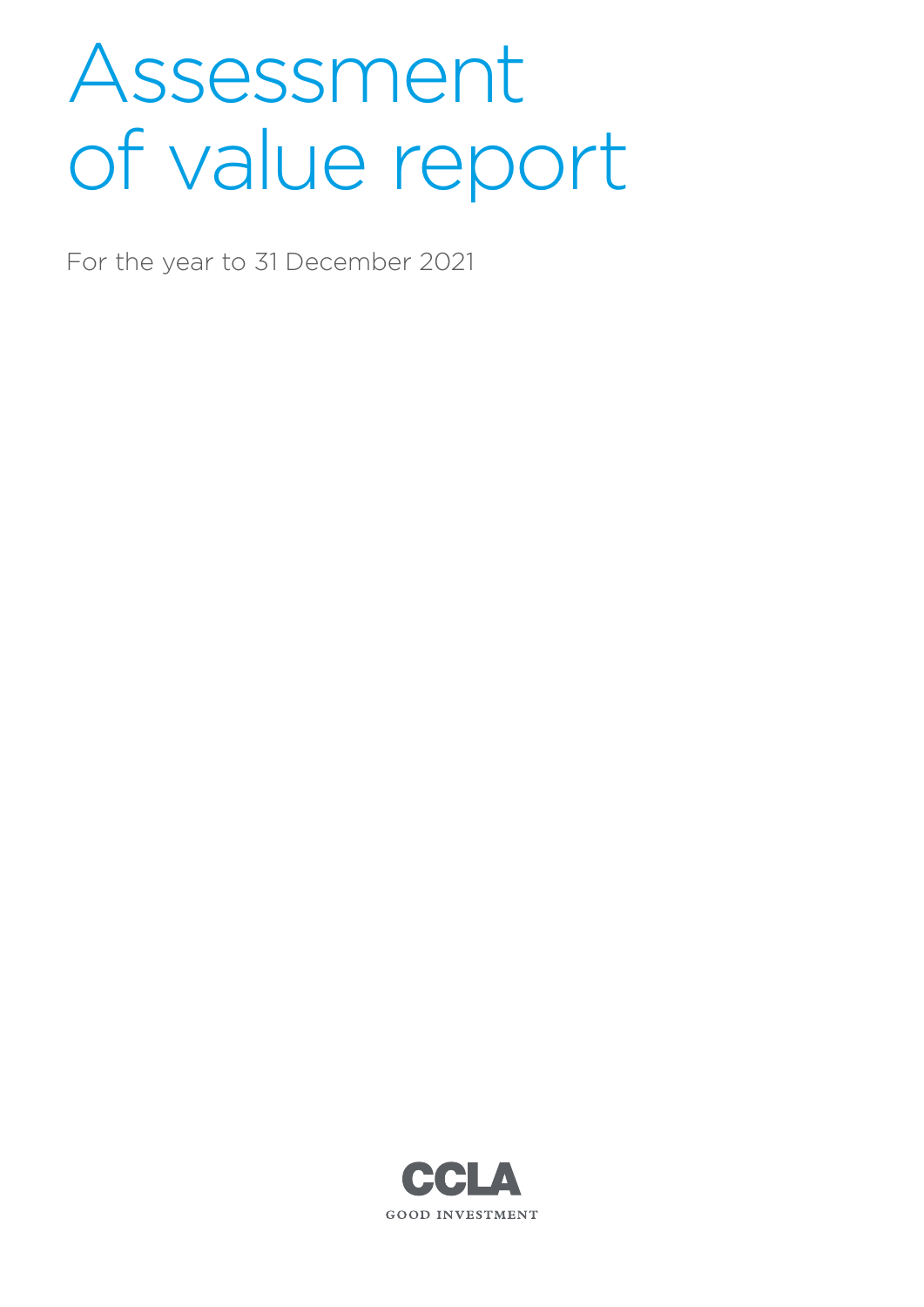# **Contents**

| Funds covered by this assessment   | 3  |
|------------------------------------|----|
| Introduction                       | 4  |
| Summary of our assessment          | 8  |
| 1. Quality of service              | 10 |
| 2. Fund performance                | 12 |
| 3. Active management               | 27 |
| 4. Authorised fund managers' costs | 28 |
| 5. Economies of scale              | 30 |
| 6. Comparable services             | 32 |
| 7. Comparable market rates         | 33 |
| 8. Classes of units or shares      | 34 |
| 9. ESG metrics                     | 35 |
| Charges to investors               | 36 |
| Board profiles                     | 37 |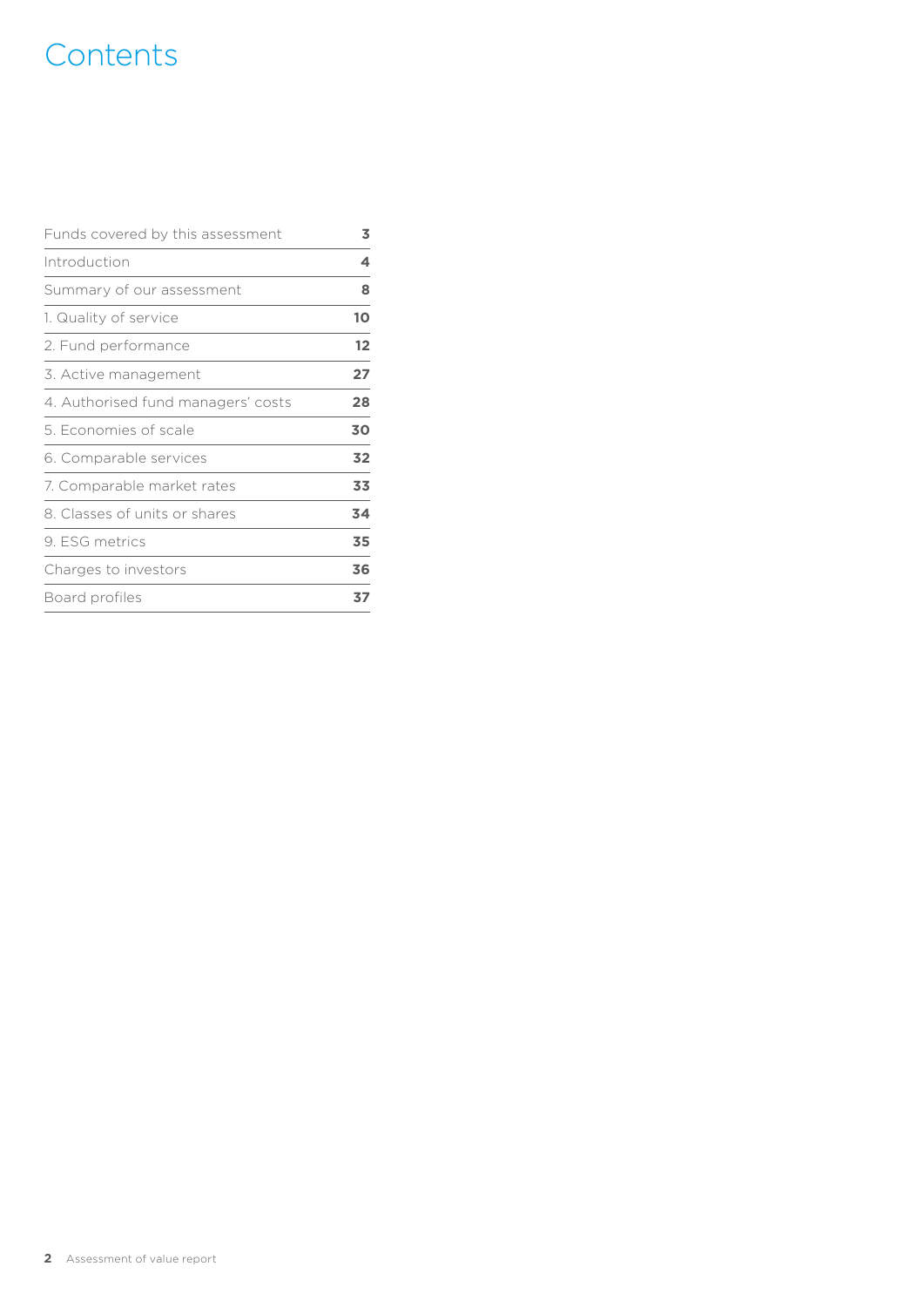# <span id="page-2-0"></span>Funds covered by this assessment

#### **Mixed funds**

COIF Charities Ethical Investment Fund COIF Charities Investment Fund Diversified Income Fund The CBF Church of England Investment Fund

#### **Equities**

COIF Charities Global Equity Income Fund The CBF Church of England Global Equity Income Fund The CBF Church of England UK Equity Fund

#### **Property**

COIF Charities Property Fund The CBF Church of England Property Fund The Local Authorities' Property Fund

#### **Cash and bonds**

COIF Charities Deposit Fund COIF Charities Fixed Interest Fund The CBF Church of England Deposit Fund The CBF Church of England Fixed Interest Securities Fund The Public Sector Deposit Fund

Please note the newly launched Catholic Investment Fund is not fully covered by this report, as it was launched in April 2021, during the assessment of value reporting period. However, the boards have reviewed the data available, and provided a limited conclusion on [page 6](#page-5-0).

This report is published on behalf of CCLA Investment Management Limited and its wholly owned subsidiary CCLA Fund Managers Limited.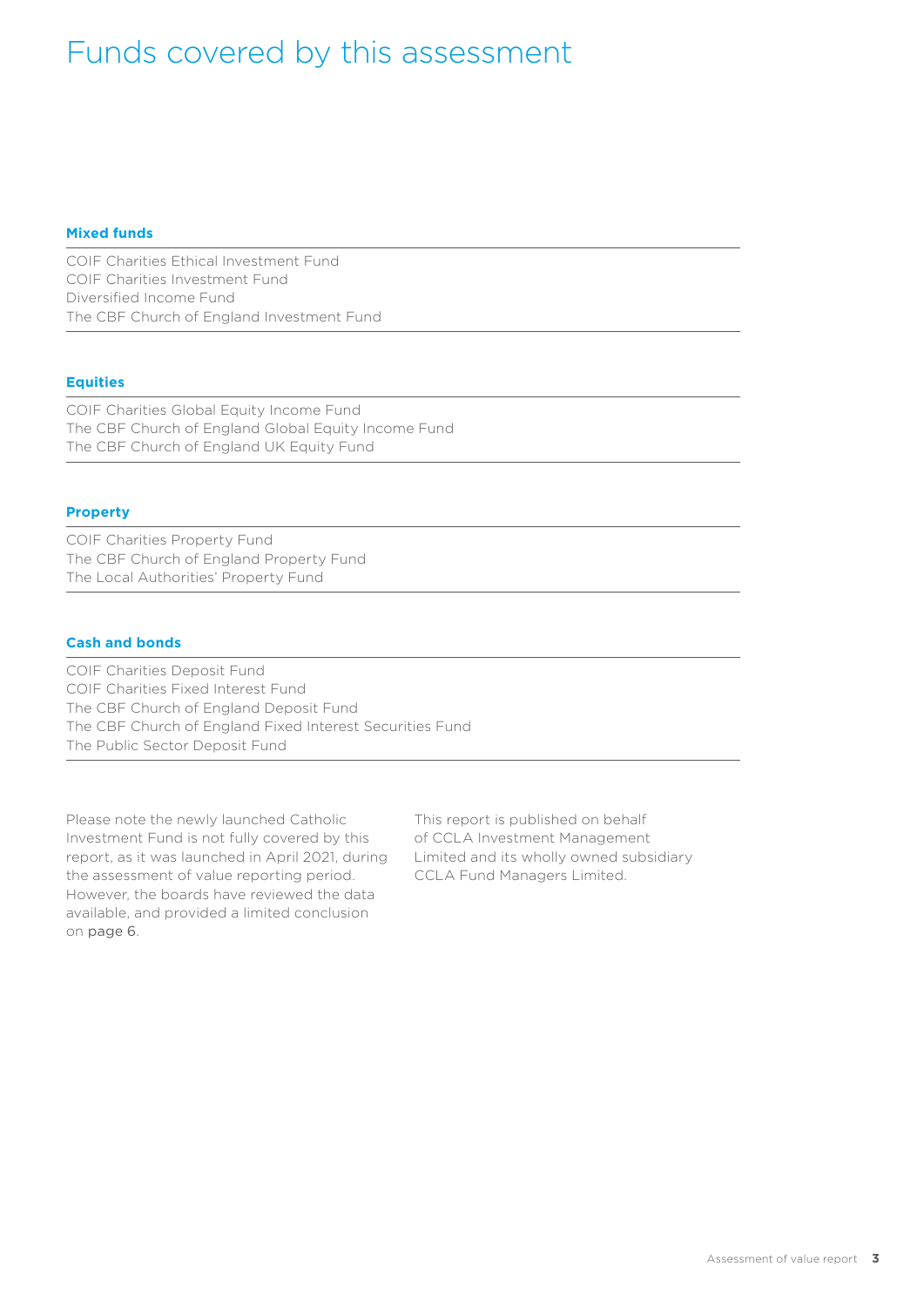### <span id="page-3-0"></span>Introduction

This is CCLA's third annual assessment of value and covers the period up to the end of 2021.

The assessment of value was introduced by the Financial Conduct Authority (FCA) in September 2019, requiring fund managers like CCLA to carry out an annual review of the pooled funds they manage to assess the overall value delivered to investors. CCLA recognise that we are active stewards of our clients' assets and that our role is to help them achieve their financial goals. Central to that, we believe it is important that we can:

- deliver long-term risk-adjusted returns on the funds we manage
- deliver a high standard of client service in administration, oversight, information, and reporting
- manage our funds responsibly in a manner that is consistent with their ethical goals and objectives
- manage the funds at a cost that is reasonable.

The assessment of value continues to be an important document which allows us to demonstrate how we perform relative to these goals.

#### **CCLA's purpose**

Founded in 1958, we are an investment manager that serves charities, religious organisations and not-for-profit organisations – our resources are dedicated to the needs of these sectors. We are an active asset manager, which means that we will selectively choose the assets and market sectors in which we invest and avoid those we find unattractive.

By pooling investors' money, we aim to manage funds and provide professional investment management services to a wide range of investors – whether large or small. In doing so, we recognise that our products should be fairly priced, managed responsibly and in a manner consistent with our clients' investment and ethical objectives. Our clients are involved in every aspect of public life and their investments make an important contribution to their achievements.

One of the original objectives of establishing CCLA was to ensure smaller investors were also able to access professional asset management services typically only available to larger clients. This ethos has underpinned CCLA's mission, and CCLA seeks to ensure that the quality of investment service provided is largely independent of size and costs are fair and reasonable.

CCLA is a private limited company whose shares are predominantly owned by its clients in three of the Investment Funds.

The ownership base is stable and supportive and allows us to take a longer- term view consistent with the needs of clients.

#### **Responsible investment**

We believe investment markets are only as healthy as the people, communities and environments that support them. The delivery of long-term returns is a central requirement for our clients, so we assess environmental, social and governance (ESG) risks in conjunction with the financial position of their investments. High ESG risks will count against our assessment of companies and in some cases will be a critical factor in deciding not to invest.

CCLA's aim is to deliver long-term riskadjusted returns to clients in a way that aligns with their values and furthers their mission. This is achieved through the following principles:

**Act:** We act as an agent for 'change' because investment markets can only ever be as healthy as the environment and communities that support them.

**Assess:** We assess environmental, social and governance (ESG) standards because we believe that a combination of legislation, regulation and changing societal preferences will impact negatively on the most unsustainable business models

**Align:** We invest in a way that is aligned with our clients, as we are the guardians, not the owners, of the assets that we manage.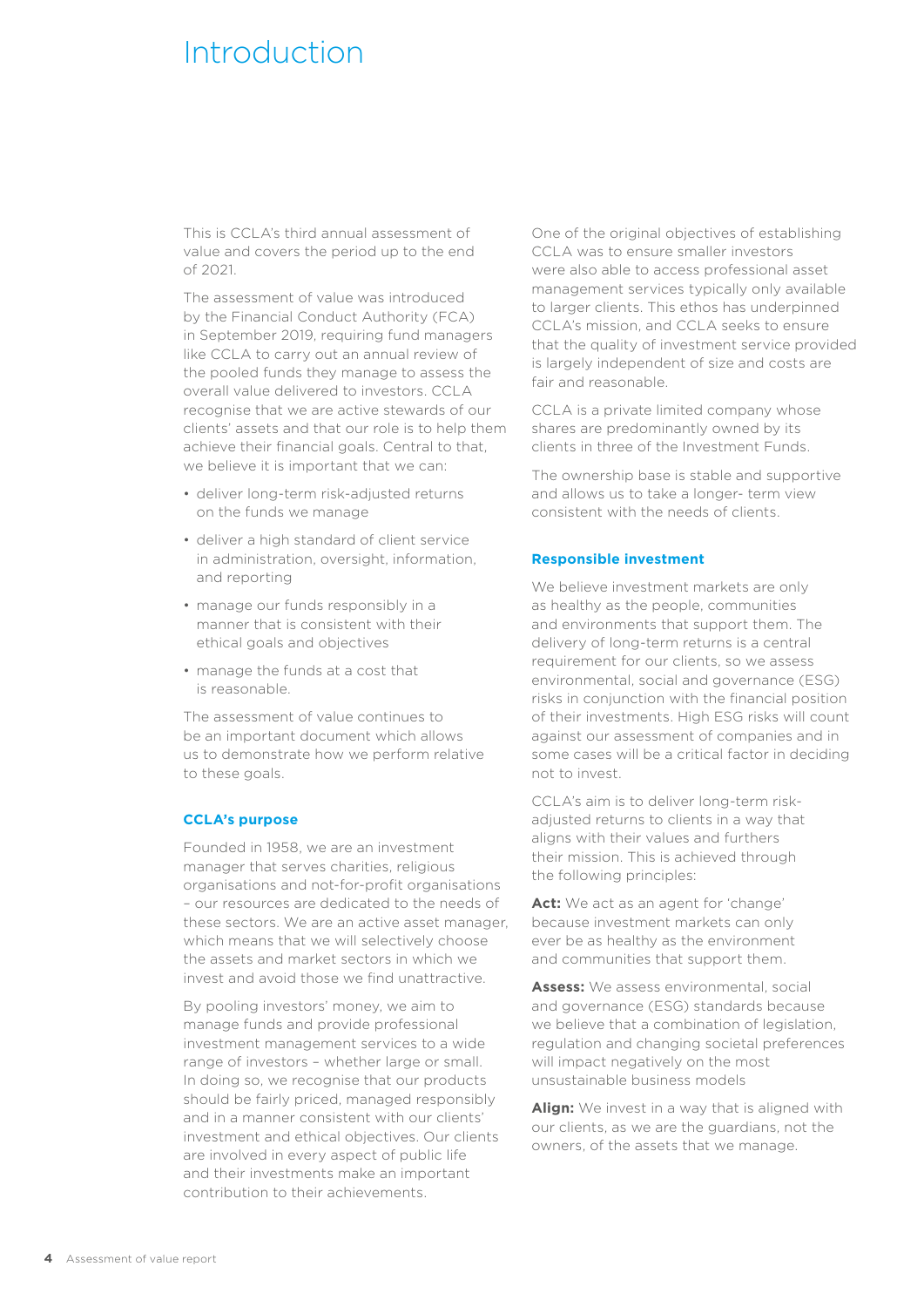ESG factors are integrated into our analysis of investment decisions and ethical exclusions are applied to many of the mandates and funds we manage. Furthermore, we actively engage with the companies in which we invest on topics relevant to our clients to further encourage firms to deliver long-term returns.

Our approach to responsible investment has been independently reviewed, and we are pleased to have achieved the highest possible grade (A+) in the most recent Principles for Responsible Investment survey (2020) and to be a signatory to the UK Stewardship code. More details on our approach to responsible investment and policies relating to ESG issues are available on our website.

#### **Accountability for assessment of value**

The assessment of value is the responsibility of the boards of directors of CCLA Investment Management Limited and CCLA Fund Managers Limited. The assessment reinforces the duties of the boards to look after the interests of investors.

CCLA has had non-executive directors since 1988 and these are in a majority on both company boards. Three of the non-executive directors on the CCLA Investment Managers Limited board are nominees of the three largest shareholders of CCLA.

The following independent non-executive directors have overseen CCLA's assessment of value:

Richard Horlick Ann Roughead Jonathan Jesty

Full profiles of all the executive and non-executive directors are available on [page 37](#page-36-1).

#### **How we assess value**

Value is a combination of factors, not solely just fees or performance. It's also about ensuring that the quality of service is appropriate, risks are consistent with a fund's objectives, fees are fair relative

to the costs of providing a service and any differences between investors in similar funds or services can be justified. We also believe it is about investing in a responsible manner.

Our assessment has considered value by including the seven criteria required by the FCA and in addition includes a determination of whether CCLA is providing active management since we charge for an active service. This year, we have included a further assessment criterion on our ESG performance since responsible investment is integral to our value proposition. This year we have therefore conducted our assessment of value against nine assessment criteria:

- 1. **Quality of service**  How good is the service you receive from CCLA for administrating the funds?
- 2. **Fund performance**  How well do CCLA's funds perform relative to their investment objectives and their peers, and do they take an appropriate level of risk?
- 3. **Active management**  Are CCLA's funds actively managed or are they passively tracking an index?
- 4. **Costs**  Are the costs and charges investors pay for funds and services fair and reasonable?
- 5. **Economies of scale**  Has CCLA achieved economies of scale and have these been passed on to investors?
- 6. **Comparable services**  How do the costs you pay compare to those paid by clients receiving similar services?
- 7. **Comparable market rates**  How do CCLA's costs compare to those of similar funds offered by other fund managers?
- 8. **Classes of units**  Are you invested in the most appropriate unit or share class, and are differences in costs between share classes justified (if any)?
- 9. **ESG metrics**  Have CCLA's funds performed well against the sustainability characteristics of the relevant indices?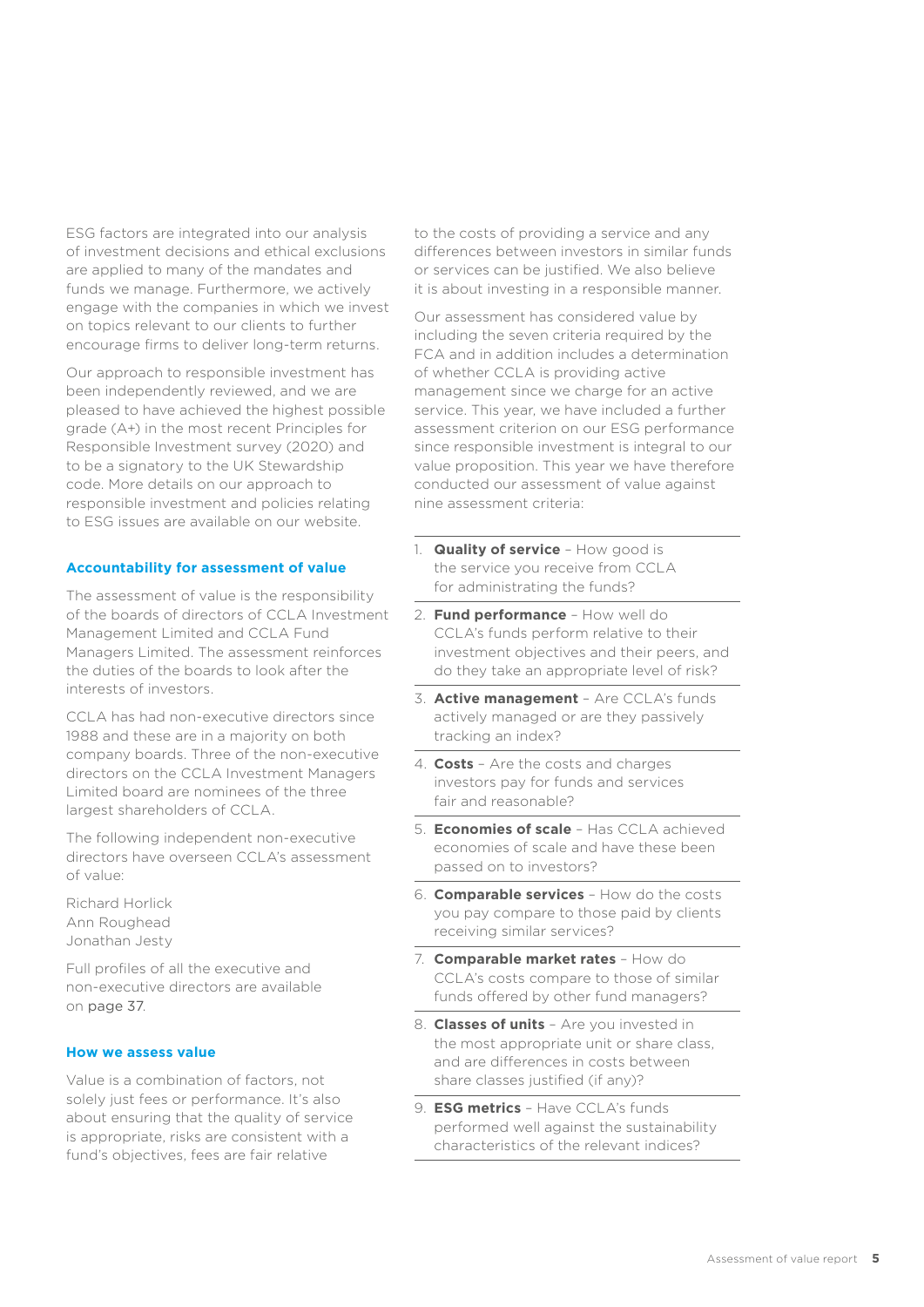Our job, as the directors of the boards, is to consider whether the quality of the service you receive and the returns you see on your investments represent value given the costs and charges that you pay.

The boards, which includes three independent non-executive directors, assumed collective responsibility for this assessment and ultimately determined the value rating for each fund. As with last year's report, we have partnered with external agencies to provide further analytical support.

#### **What has changed since last year?**

Building on previous reports, and considering the industry-wide reviews of how assessments of value are conducted, we have made the following enhancements this year:

- Follow-up commentary on the actions taken to address any issues raised in last year's report.
- Environmental, social and governance (ESG) metrics have been considered as an additional criterion this year, which although not required by the FCA, forms an important part of CCLA's overall value proposition and is important to our clients. The ESG metrics assessment can be found on [page 35](#page-34-1).
- Under the criteria relating to authorised fund managers' (AFM) costs, we have reviewed transaction costs against peers for CCLA's multi-asset and equity funds.

As with previous reports, we have adopted a traffic-light system to show how we have rated CCLA's funds:

#### **Provides value**

Where we believe the fund provides value.

**Requires action** Where we believe the fund provides overall value, but we have identified areas of improvement and note that additional monitoring is required.

#### **Poor**

Where we feel fair value has not been offered and immediate action(s) may be required.

We hope this makes it easier for investors to quickly identify those funds that we believe have required remedial action or warrant further scrutiny.

#### <span id="page-5-0"></span>**The Catholic Investment Fund**

The Catholic Investment Fund launched on the 1 April 2021, during the assessment of value reporting year. The fund's objective is to provide capital growth and a growth in income, with the aim that a gross total return of 5% per annum net of inflation as measured by the increase in the Consumer Price Index is achieved over the long term (defined as five years). As the fund was launched in April, the December 2021 cut-off for the assessment of value report means that the fund has not been in existence for a year, which we believe is the minimum period over which a fund should be assessed. However, the boards have assessed the performance to the end of the year which shows that the fund was slightly ahead of the comparator benchmark over the nine-month period. Costs were also reviewed, and the board is satisfied that both the AMC and OCF are competitive.

The boards are satisfied with its performance progress and cost outlook to date.

#### **Follow up actions on April 2021's report**

Our last assessment of value identified two funds with a red rating and one fund with an amber rating. As a result, we have taken the following corrective actions since the last report.

#### **Diversified Income Fund**

The Diversified Income Fund was identified as having below-benchmark performance over shorter periods and relatively high costs versus peers and was rated as amber overall.

• Following a review of historical performance and investors' objectives for income, CCLA has repositioned the investment portfolio, increasing the exposure to global equities and reducing exposure to domestic fixed interest and alternative asset classes.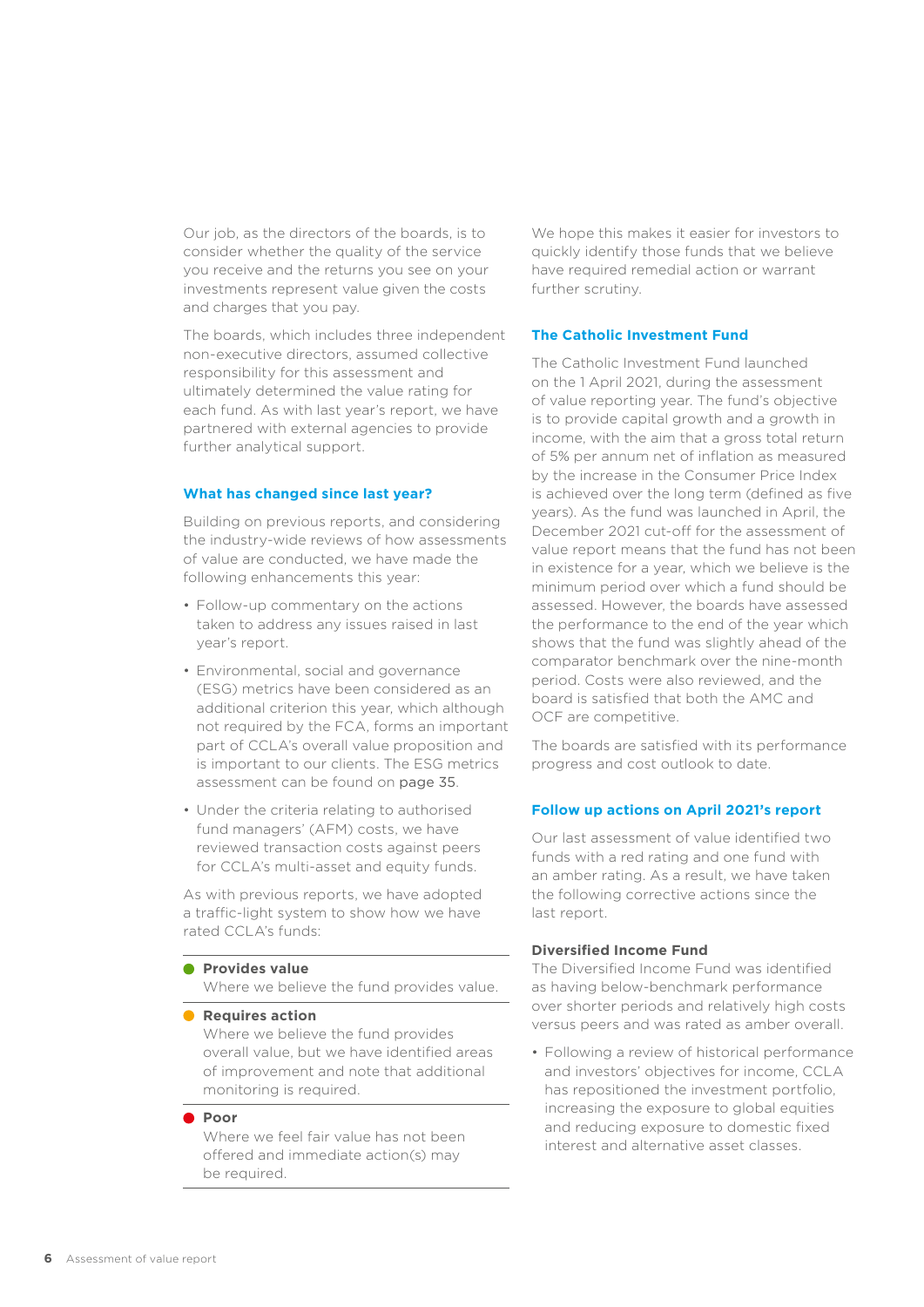- Our expectation is that this will enhance expected total returns in future. While performance should be assessed over a longer time period, we are pleased to note that relative to the Fund's comparator benchmark, performance has improved significantly since the portfolio was repositioned and returns over the benchmark have been positive over the past 12 months.
- With respect to costs and charges, the portfolio changes have also begun to reduce the ongoing charges for this fund. We will, however, continue to keep these under review.

#### **COIF Charities Fixed Interest Fund & The CBF Church of England Fixed Interest Securities Fund**

Last year's report revealed that the fixed interest funds had returned materially less than the comparator benchmark over all time periods, resulting in a red rating for both funds, which required immediate management attention.

During 2021, CCLA discussed solutions with a range of investors to clarify objectives and seek feedback on alternative courses of action. With the support of investors (approved at extraordinary general meetings of the funds) the investment objectives and policies of the funds will be changed. In the future, the objective of the funds will be to target a return of +1.75% per annum in excess of the returns available from cash (as measured by SONIA, the overnight inter-bank lending rate) over a rolling three-year period. Furthermore, the new strategy permits the funds to access a wider range of instruments in pursuit of the new objective. To support the implementation of the approved changes, CCLA have appointed an independent third party to provide investment management services to both funds.

This changes to the funds will take place in June and will take time to impact performance. In the interim, the boards will continue to closely review the performance of the fixed interest funds.

For now, the funds will remain on red for the performance criterion (as a reflection of past performance) but given the corrective action we have taken, we will move the overall rating to amber.

#### **Summary of findings**

Noting the actions taken on the funds previously identified as requiring attention, our overall conclusion is that CCLA's fund range provide good value to its investors for the assessment period. The key points can be summarised as follows:

- CCLA's fund costs and charges are reasonable relative to: the costs of providing those services, the returns generated and to their peers.
- Costs and charges differences between similar funds or services and share classes or units are appropriate.
- The performance of most of the funds meets or exceeds objectives without taking abnormal or excessive risks.
- Clients enjoy high-quality service regardless of the fund in which they are invested, or their size.
- All investors benefit from access to the expertise of the portfolio management team and the sustainability team, and the robust procedures and controls CCLA employs to deliver its investment services.

In the following pages we describe how our assessments have been made and share our key findings.

#### **Richard Horlick**

Chairman CCLA Investment Management Limited and CCLA Fund Managers Limited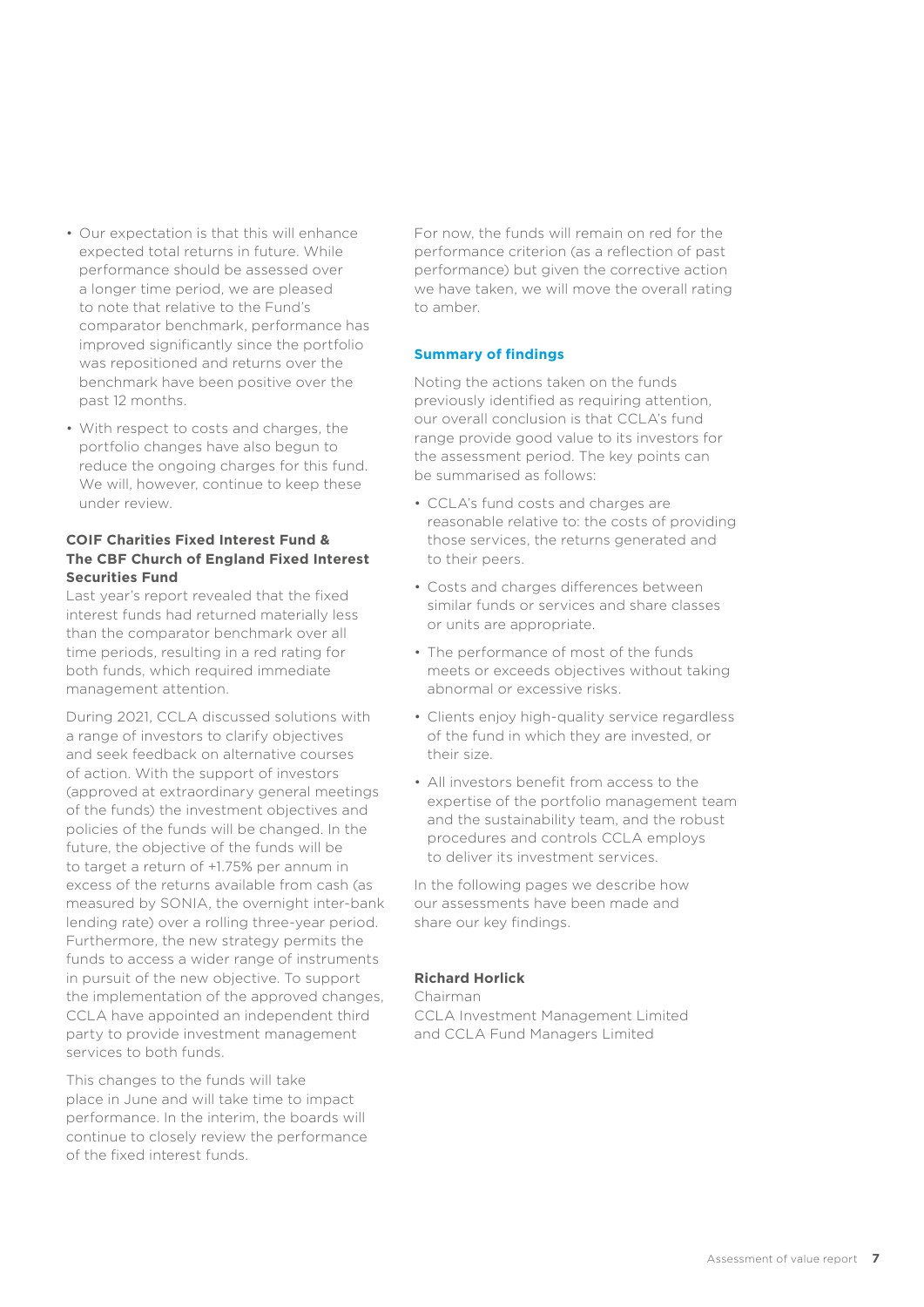### <span id="page-7-0"></span>Summary of our assessment

The outcome of our review for the year ending 31 December 2021 is summarised here.

This year, we will upgrade the overall rating of the fixed interest funds from red to amber.

While historical performance continues to be outside acceptable parameters for the reporting period (and therefore rated as red for the performance criterion specifically) we are actively taking remedial action to address the performance related issues.

The changes will take time to impact performance and are explained in more detail on [page 24](#page-23-0). In the interim, the boards will continue to closely monitor the objective and policy change and the outsourcing of portfolio management to a third party.

In light of the corrective action being taken, the boards have assigned an amber rating to the overall assessment. In this instance, an overall amber rating is indicative of a strategy that requires close monitoring, but for which clear corrective action is being taken.

The Diversified Income Fund will keep its overall rating as amber in line with last year.

The boards are encouraged that existing fund strategy changes are beginning to impact short-term performance positively and the boards will continue to keep it closely monitored. The portfolio repositioning has also improved the costs and charges of the fund.

The fund remains on amber overall, but the boards are encouraged by its overall improvement over the assessment of value reporting period.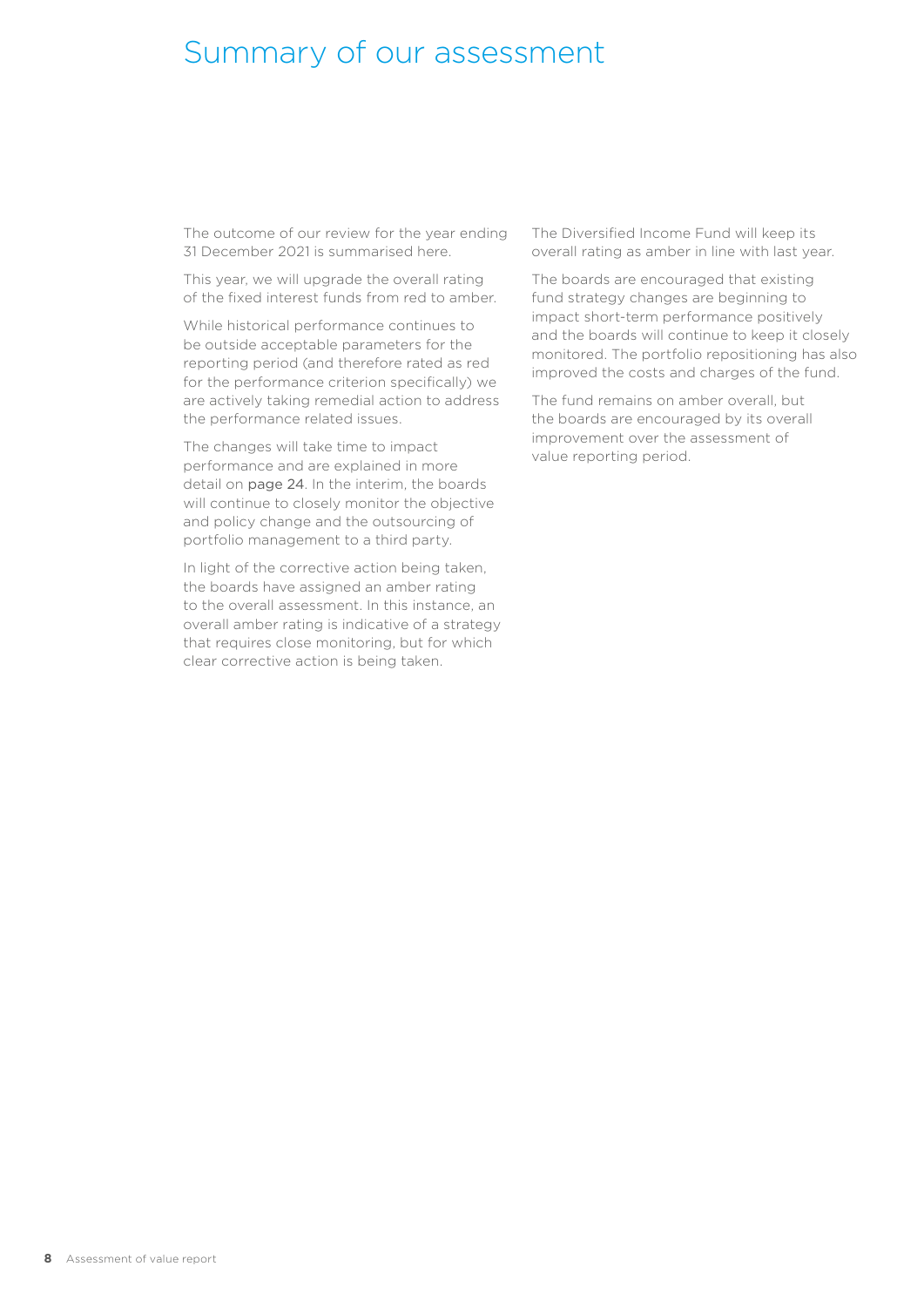|                                      | CO/K Cystles Magnum Mark Kong<br>The Case of Manufacturer of Case of Case | Dilegación Manuel Richard | CO/K Collage River Collage River<br>The Gas City Concernsion of the Branch | The Cap Church of Change | CO/K Change Report of Manufacturing | The Gate Survey of Chicago |                          | CO/K CHATHOR BOOSITK (AMA | CONCLUSION MANUSCRIPTION ROAD<br>The Gate of Cristophy of Capital Cristophy | Treplating Because of the Condemn Basic Condemn<br>The OSE Concept of Concept of Concept of Concept of Concept of Concept of Concept of Concept of Concept of Concept of Concept of Concept of Concept of Concept of Concept of Concept of Concept of Concept of Concept of Conce |
|--------------------------------------|---------------------------------------------------------------------------|---------------------------|----------------------------------------------------------------------------|--------------------------|-------------------------------------|----------------------------|--------------------------|---------------------------|-----------------------------------------------------------------------------|-----------------------------------------------------------------------------------------------------------------------------------------------------------------------------------------------------------------------------------------------------------------------------------|
|                                      |                                                                           |                           |                                                                            |                          |                                     |                            |                          |                           |                                                                             |                                                                                                                                                                                                                                                                                   |
| COKCO BRITISH COST<br>Integration of |                                                                           |                           |                                                                            |                          |                                     |                            | The Coal Control Critics |                           |                                                                             |                                                                                                                                                                                                                                                                                   |
|                                      |                                                                           |                           |                                                                            |                          |                                     |                            |                          |                           |                                                                             | Quality of service                                                                                                                                                                                                                                                                |
|                                      |                                                                           |                           |                                                                            |                          |                                     |                            |                          |                           |                                                                             | Performance                                                                                                                                                                                                                                                                       |
|                                      |                                                                           |                           |                                                                            |                          |                                     |                            |                          |                           |                                                                             | Active management                                                                                                                                                                                                                                                                 |
|                                      |                                                                           |                           |                                                                            |                          |                                     |                            |                          |                           |                                                                             | AFM costs                                                                                                                                                                                                                                                                         |
|                                      |                                                                           |                           |                                                                            |                          |                                     |                            |                          |                           |                                                                             | Economies of scale                                                                                                                                                                                                                                                                |
|                                      |                                                                           |                           |                                                                            |                          |                                     |                            |                          |                           |                                                                             | Comparable services                                                                                                                                                                                                                                                               |
|                                      |                                                                           |                           |                                                                            |                          |                                     |                            |                          |                           |                                                                             | Comparable<br>market rates                                                                                                                                                                                                                                                        |
|                                      |                                                                           |                           |                                                                            |                          |                                     |                            |                          |                           |                                                                             | Classes of<br>units or shares                                                                                                                                                                                                                                                     |
|                                      |                                                                           |                           |                                                                            |                          |                                     |                            |                          |                           |                                                                             | <b>ESG</b> metrics                                                                                                                                                                                                                                                                |
|                                      |                                                                           |                           |                                                                            |                          |                                     |                            |                          |                           |                                                                             | <b>Overall rating</b>                                                                                                                                                                                                                                                             |

#### **Provides value**

Where we believe the fund provides value.

#### **• Requires action**

Where we believe the fund provides overall value, but we have identified areas of improvement and note that additional monitoring is required.

#### **Poor**

Where we feel fair value has not been offered and immediate action(s) may be required.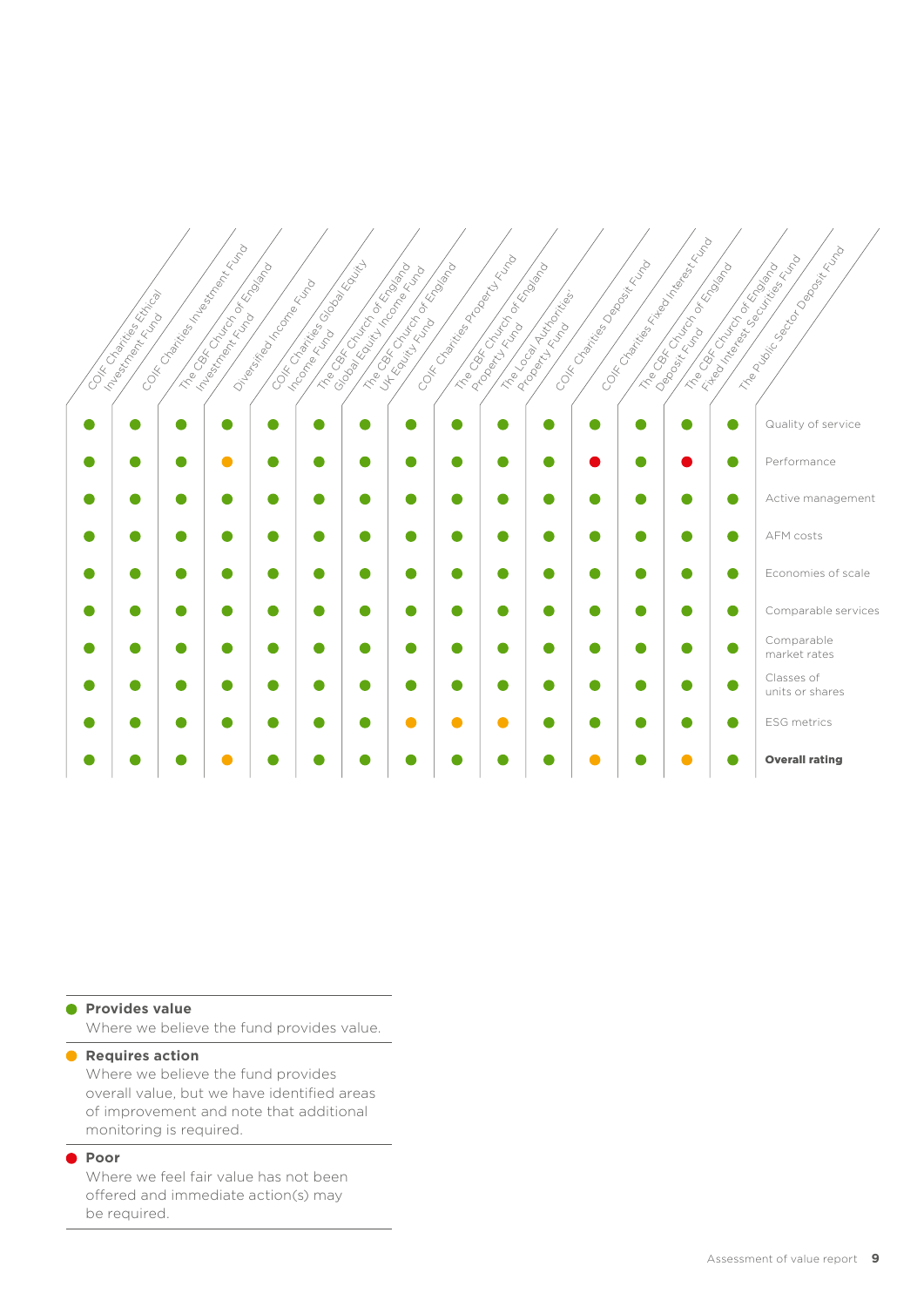### <span id="page-9-0"></span>1. Quality of service



U. B. St. Congress of England

Contractive Property Fundamental Charles Charles Church of Church of Church of Church of Church of Church of C<br>Charles Charles Church of Church of Church of Church of Church of Church of Church of Church of Church of Chur<br>

Toom Taxable

The Local Authorities' Contract Contract Contract Contract Contract Contract Contract Contract Contract Contra<br>The Local Authorities of Contract Contract Contract Contract Contract Contract Contract Contract Contract Con<br>C

COIF CHARGE TREE

September 2007<br>The Company Church of England<br>Company Church of England<br>Reposite Fundamental

The Capital of Church of Church of Church of Church of Church of Church of Church of Church of Church of Church

r Securities Securities Securities

Necro Manufacture

#### **How have we assessed the quality of service?**

The Company of England<br>UK Equity Fundamental Church of England<br>UK Equity Fundamental Church of Equity Fundamental<br>UK Extending Fundamental Church of

The service CCLA offers to its investors encompasses a range of different activities, including helping clients' understanding of investment markets, support in making or redeeming investments, ongoing portfolio reporting, and providing regular updates on our ethical and responsible investment activity.

This sits alongside the investment management process, which focuses on the cash generation that underlies all our investment decision-making. We aim to ensure that the investments we hold are 'fit for purpose' and contribute to meeting our clients' needs. We look for investments that have transparent and predictable cash generation that is reflected in real capital growth and rising dividend income over time.

These investments are combined in portfolios that are intended to be well diversified and with an appropriate balance of risk and return. The solutions we provide are founded on a consistent investment approach.

With the support of third-party services, CCLA also provides the operating infrastructure that allows for the efficient management and administration of pooled funds. This is subject to oversight and control from appropriately resourced risk, compliance and administrative teams. For the key operating and administrative functions, whether these are provided internally or by third parties, CCLA has established a series of indicators which allows us to regularly monitor performance of these services to end clients.

Conference Contents

Contraction Charles Investment Reserves

**Right Strange Association** 

Contractives Global Equipment

Income Read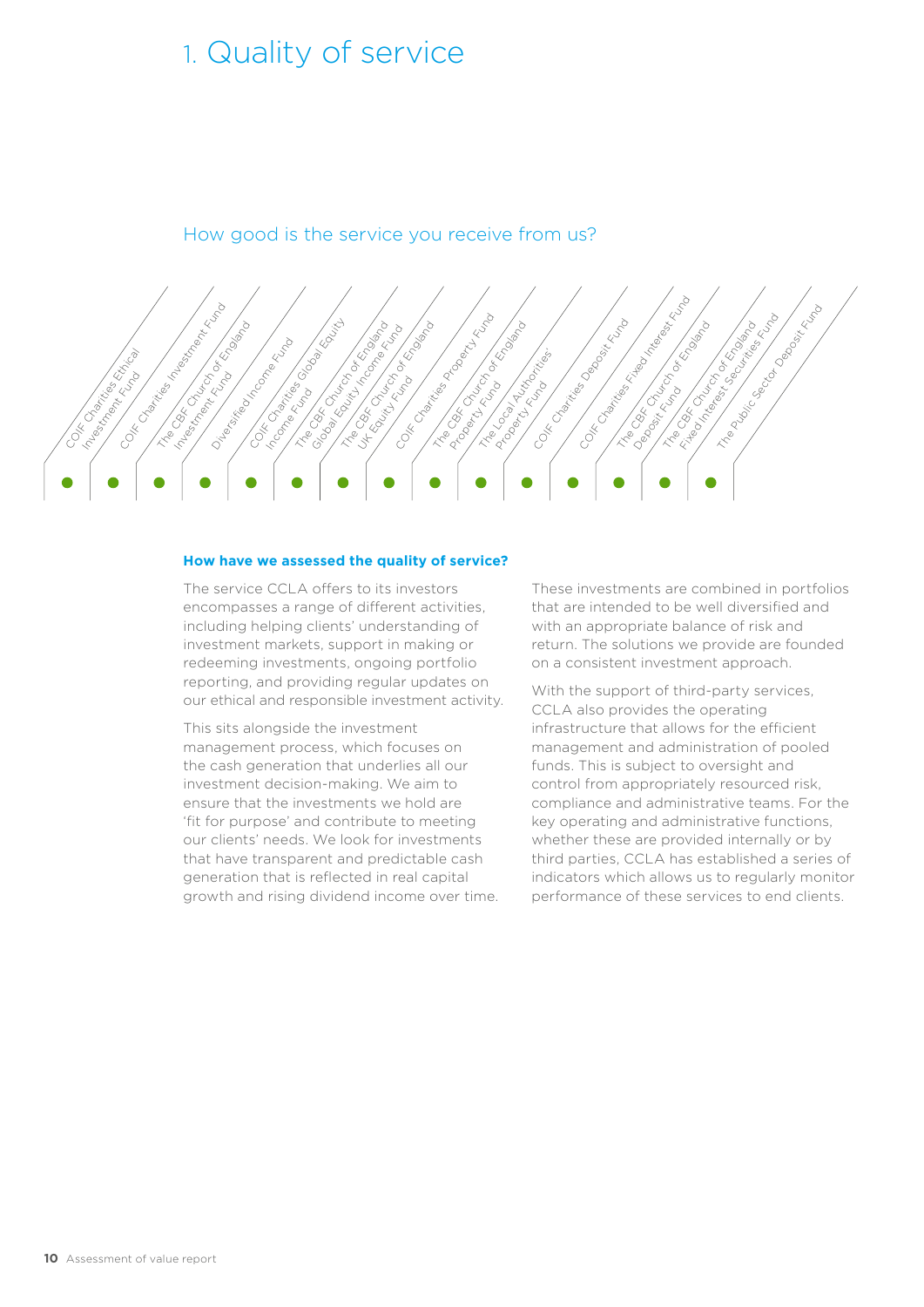For the purposes of this report, we have divided CCLA's business into several areas to review the quality of service that investors have received from CCLA or its appointed service providers:

- 1. **Client services:** We have looked at the size and experience of the teams dedicated to providing client support and service, and reviewed information such as how long it takes to reply to queries. The team is frequently praised for the high quality and efficient service provided to clients.
- 2. **Quality assurance:** This assigns a score to CCLA's ability to carry client transfer and payment instructions accurately. As in previous years, the actual rate was higher than the pass rate of 99.5%.
- 3. **Investment management services:** This refers to the provision of portfolio management services by appropriately experienced investment professionals and includes the input of the dedicated Sustainability Team.
- 4. **Dealing efficiency:** We have also looked at the efficiency by which asset transactions are executed in the markets, using data provided by an independent data supplier.
- 5. **Regulatory control:** We looked at data relating to any client complaints, how frequently errors were made and how efficiently or quickly these were resolved. The boards also looked at the number of active and passive breaches made over the period.

#### **Summary of our assessment**

The boards have concluded that the quality of service provided to clients is of a high standard. The combination of internal resources and external expertise provided value in the provision of investment management, and client and operational services. We are satisfied that the incidence of errors remains low, and complaints have been investigated and managed within the appropriate timescales.

The boards also note that CCLA's ESG activity has been independently recognised as being of the highest standard. The resources of the team, their application of ESG factors in investment decision making, and engagement with companies held in the funds is a service that is not separately charged for and benefits all investors in the fund range, regardless of their size.

The boards are pleased that CCLA periodically consult their clients to ensure their products continue to meet clients' value-based investment priorities. The 2022 Client Consultation is underway and involves conversations with various clients from different sectors to discuss and identify clients' wider priorities and to check customer satisfaction. The boards look forward to reviewing the results of the Client Consultation.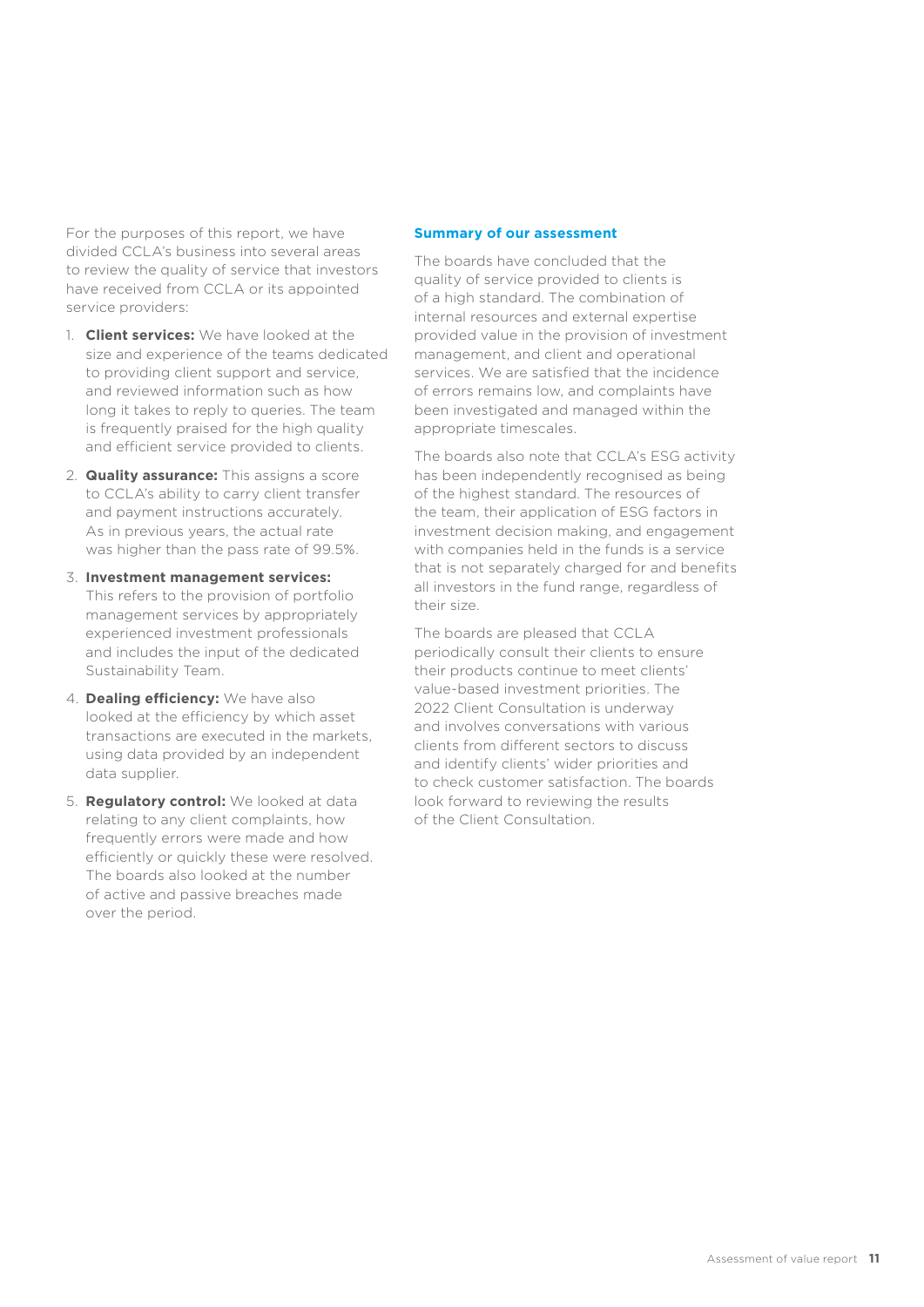### <span id="page-11-0"></span>2. Fund performance

How well do our funds perform relative to their investment objectives and peers, and do they take an appropriate level of risk?



#### **How have we assessed fund performance?**

We have looked at each fund's performance across a range of measures and over several time periods, noting that CCLA's equity, multiasset and property funds have a suggested minimum investment time horizon of five years and the fixed interest funds have a suggested minimum investment time horizon of three years. Our assessment has also considered the risk taken by each fund.

The boards considered the following metrics:

- Returns over any target benchmark defined in the fund's prospectus or scheme particulars.
- Returns over any comparator benchmark.
- Returns, volatility and ranking versus peers in the relevant comparable Investment Association (IA) fund sector.
- Returns relative to the fund's historic risk (the volatility of a fund's value).
- Volatility versus any benchmark or target.

Boundaries or parameters for each measure were established to highlight where performance or risk may be outside an acceptable range.

We further drew on independent analysis and data to compare the performance of CCLA's funds with those of relevant peers in the UK-based fund market.

In addition to the annual assessment of value, CCLA and the boards regularly evaluate fund performance. This ensures that there is ongoing oversight to assess whether the funds are performing against their objectives.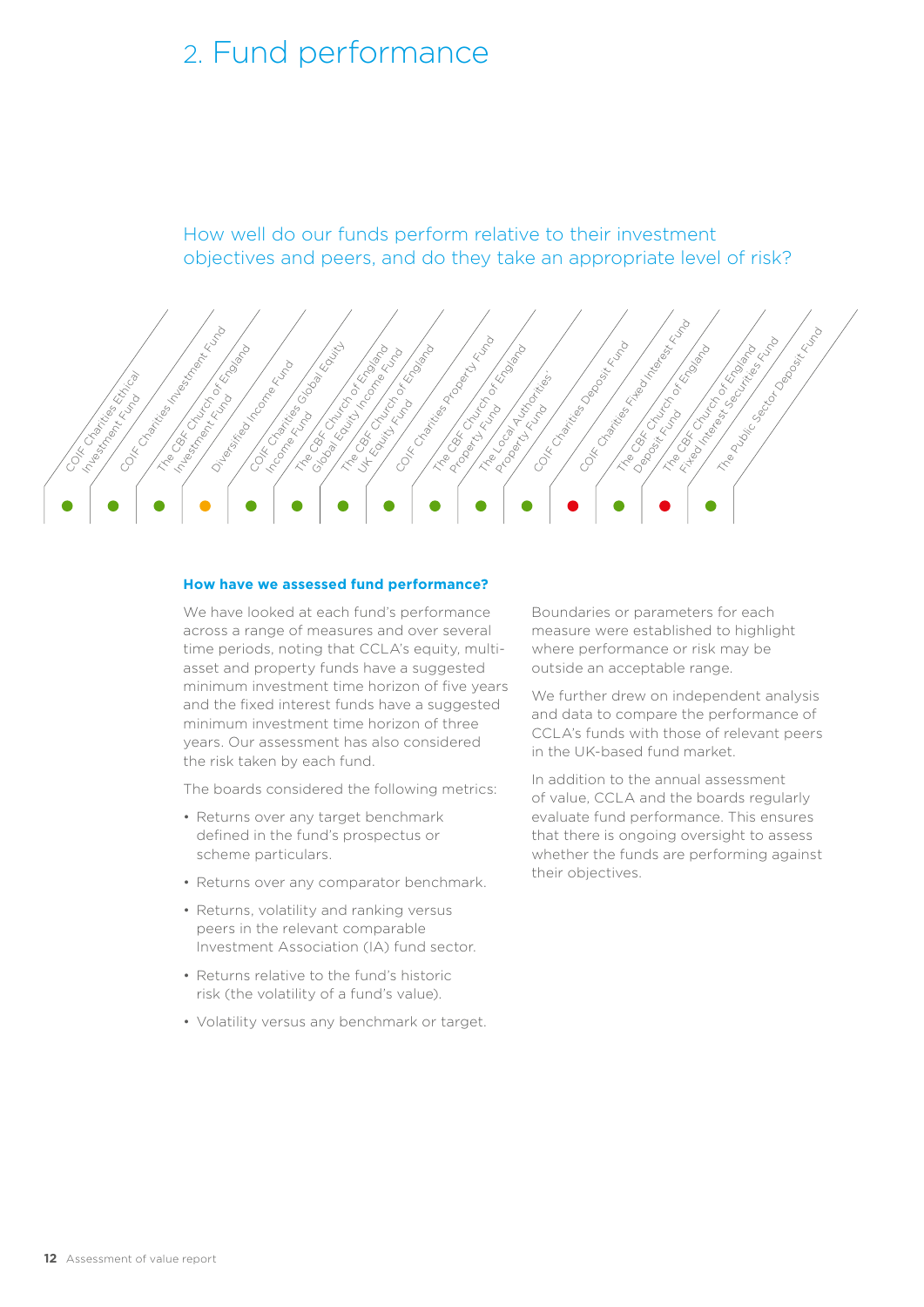### Fund performance summary

|                                                               |             | 1 year                                    |                                            | 3 years                           |                                               | 5 years                          |                                                        | 10 years                         |                                    |
|---------------------------------------------------------------|-------------|-------------------------------------------|--------------------------------------------|-----------------------------------|-----------------------------------------------|----------------------------------|--------------------------------------------------------|----------------------------------|------------------------------------|
| Rating/Fund                                                   | lnc/<br>Acc | $\frac{5}{6}$<br>Return<br>(annualised) ! | return<br>%<br>Benchmark r<br>(annualised) | $\gg$<br>Return<br>(annualised) 9 | return<br>) %<br>Benchmark re<br>(annualised) | $\%$<br>Return<br>(annualised) 9 | return<br><sup>96</sup><br>Benchmark r<br>(annualised) | $\%$<br>Return<br>(annualised) 9 | Benchmark return<br>(annualised) % |
| <b>Mixed funds</b>                                            |             |                                           |                                            |                                   |                                               |                                  |                                                        |                                  |                                    |
| COIF Charities Ethical Investment Fund                        | Inc/Acc     | 16.76                                     | 17.02                                      | 16.12                             | 12.51                                         | 11.96                            | 8.76                                                   | 11.77                            | 9.61                               |
| COIF Charities Investment Fund                                | Inc/Acc     |                                           | 17.02                                      | 16.16                             | 12.51                                         |                                  | 8.76                                                   | 11.95                            | 9.61                               |
| • The CBF Church of England<br>Investment Fund                | Inc/Acc     | 17.38<br>17.46                            | 17.02                                      | 16.58                             | 12.51                                         | 12.13<br>12.71                   | 8.76                                                   | 12.45                            | 9.61                               |
| Diversified Income Fund (unit class 2)                        | Inc         | 9.70                                      | 4.06                                       | 6.52                              | 7.19                                          |                                  |                                                        |                                  |                                    |
| Diversified Income Fund (unit class 3)                        | Inc         | 9.65                                      | 4.06                                       | 6.48                              | 7.19                                          |                                  |                                                        |                                  |                                    |
| <b>Equity funds</b>                                           |             |                                           |                                            |                                   |                                               |                                  |                                                        |                                  |                                    |
| • COIF Charities Global Equity Income Fund                    | Inc/Acc     | 18.80                                     | 22.94                                      | 22.91                             | 19.23                                         | 15.55                            | 12.94                                                  | 14.00                            | 14.71                              |
| • The CBF Church of England<br>Global Equity Income Fund      | Inc/Acc     | 19.20                                     | 22.94                                      | 23.05                             | 19.23                                         | 15.74                            | 12.94                                                  | 14.21                            | 14.71                              |
| The CBF Church of England<br>UK Equity Fund                   | Inc/Acc     | 21.25                                     | 18.66                                      | 15.77                             | 7.42                                          | 10.81                            | 4.79                                                   | 11.49                            | 7.2                                |
| <b>Property funds</b>                                         |             |                                           |                                            |                                   |                                               |                                  |                                                        |                                  |                                    |
| COIF Charities Property Fund                                  | Inc         | 19.75                                     | 18.02                                      | 6.94                              | 5.93                                          | 7.76                             | 7.14                                                   | 8.34                             | 7.83                               |
| • The CBF Church of England Property Fund                     | Inc         | 19.74                                     | 18.02                                      | 6.98                              | 5.93                                          | 7.82                             | 7.14                                                   | 8.22                             | 7.83                               |
| • The Local Authorities' Property Fund                        | Inc         | 18.98                                     | 18.02                                      | 6.56                              | 5.93                                          | 7.39                             | 7.14                                                   | 8.45                             | 7.83                               |
| <b>Cash and bond funds</b>                                    |             |                                           |                                            |                                   |                                               |                                  |                                                        |                                  |                                    |
| COIF Charities Deposit Fund                                   | Inc         | 0.02                                      | 0.05                                       | 0.28                              | 0.23                                          | 0.31                             | 0.26                                                   | 0.42                             | 0.31                               |
| COIF Charities Fixed Interest Fund                            | Inc/Acc     | $-4.06$                                   | $-4.13$                                    | 2.92                              | 4.00                                          | 2.22                             | 2.92                                                   | 3.78                             | 4.15                               |
| The CBF Church of England Deposit Fund                        | Inc         | 0.06                                      | 0.05                                       | 0.41                              | 0.23                                          | 0.4                              | 0.26                                                   | 0.49                             | 0.31                               |
| • The CBF Church of England<br>Fixed Interest Securities Fund | Inc/Acc     | $-4.17$                                   | $-4.13$                                    | 2.87                              | 4.00                                          | 2.22                             | 2.92                                                   | 3.73                             | 4.15                               |
| The Public Sector Deposit Fund<br>(share class 4)             | Inc         | 0.04                                      | 0.05                                       | 0.36                              | 0.23                                          | 0.38                             | 0.26                                                   |                                  |                                    |

Source: CCLA, data as at 31 December 2021. Total return performance is shown net of management fees and expenses with gross income reinvested. Past performance is not a reliable indicator of future returns.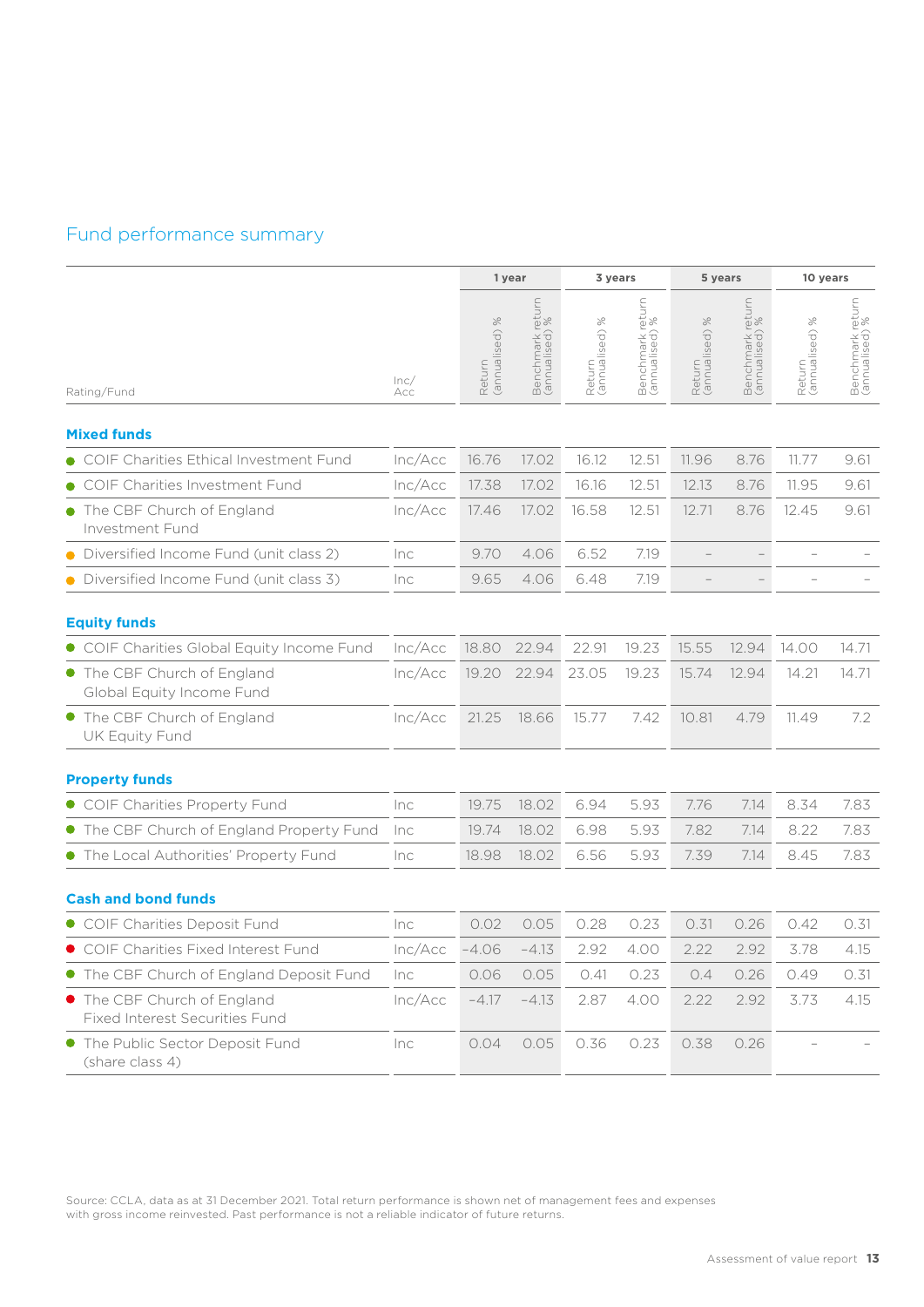### Mixed funds

- COIF Charities Ethical Investment Fund
- COIF Charities Investment Fund
- The CBF Church of England Investment Fund

#### **Annualised performance**



Source: CCLA. Annualised total return performance shown after management fees and other expenses with gross income reinvested. Comparator benchmark – composite: from 01.01.21 MSCI World 75%, MSCI UK Monthly Property 5%, Markit iBoxx £ Gilts 15% & Sterling Overnight Index Average 5%. To 01.01.18 MSCI UK IMI 30%, MSCI World ex UK 45%, MSCI UK Monthly Property 5%, Markit iBoxx £ Gilts 15% & 7 Day LIBID 5%. To 31.12.17 MSCI UK IMI 45%, MSCI Europe Ex UK 10%, MSCI North America 10%, MSCI Pacific 10%, IPD UK Monthly Property 5%, Markit iBoxx £ Gilts 15% & 7 Day LIBID 5%. To 31.12.15 MSCI UK All Cap 45%, MSCI Europe Ex UK (50% Hedged) 10%, MSCI North America (50% Hedged) 10%, MSCI Pacific (50% Hedged) 10%, IPD UK Monthly Property 5%, BarCap Gilt 15% & 7 Day LIBID 5%. Past performance is not a reliable indicator of future results.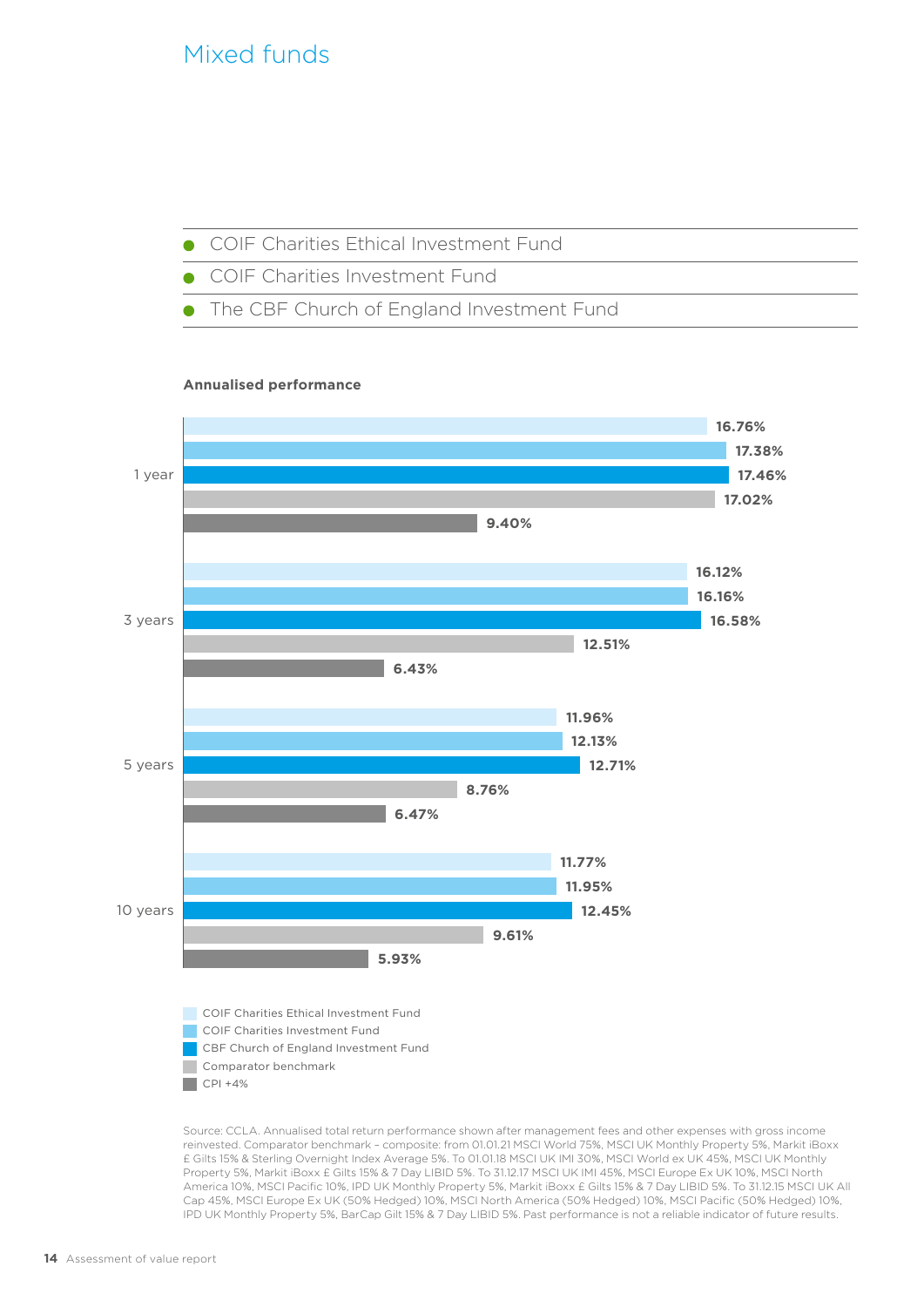These multi-asset funds have been grouped together as they share a common investment objective, target, and comparator benchmark. For peer group analysis, the IA Sector used was Mixed-Asset – Flexible Investment.

In managing these funds, CCLA also aims for a portfolio that has an appropriate level of volatility.

#### **Investment objective**

To provide a long-term total return comprising growth in capital and income.

#### **Comparator benchmark**

MSCI World ex UK 75%, MSCI UK Monthly Property 5%, Markit iBoxx £ Gilts 15% & SONIA 5% (as of 1 January 2021)

#### **Target benchmark**

Gross returns of CPI+5% Note: CPI+4% has been used for the performance charts to give a comparable net figure by assuming 1% costs

#### **Recommended holding period**

At least five years

#### **Summary of our assessment**

The boards have concluded that value has been demonstrated through strong performance:

- The COIF Charities Investment Fund and the CBF Church of England Investment Fund are performing with returns in excess of target and comparator benchmarks over all time periods.
- The COIF Charities Ethical Investment Fund has performed with returns in excess of the comparator benchmark over all time periods, except over one-year. The differences in performance between the funds can be attributed to the ethical restrictions on the COIF Charities Ethical Investment Fund and the relative weighting of alternatives.
- Relative to peers, all three funds have top quartile performance over all time periods.
- The funds' volatility is low relative to peer group.
- The funds' risk-adjusted returns are high and positive over all time periods (except the COIF Charities Ethical Investment Fund over the one-year period)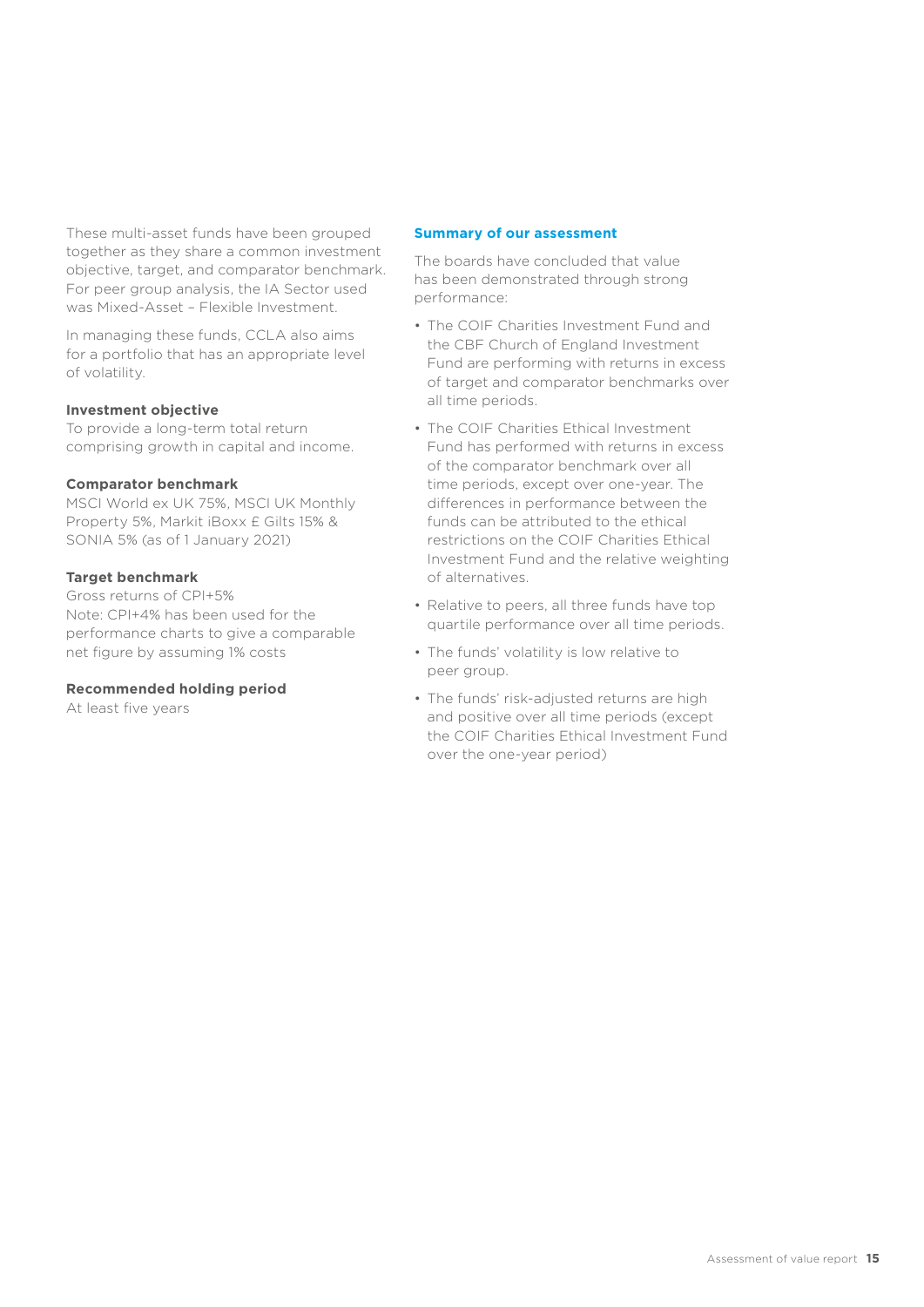### Mixed funds (continued)



#### **Annualised performance**



Diversified Income Fund (unit class 2) Diversified Income Fund (unit class 3) Comparator benchmark

Source: CCLA. Annualised total return performance shown after management fees and other expenses with gross income reinvested. Comparator benchmark – composite: from 02.12.16 MSCI UK IMI 20%, MSCI North America 6.67%, MSCI Europe ex UK 6.67%, MSCI Pacific 6.67%, Markit iBoxx £ Gilts 30% & Markit iBoxx £ NonGilts 30%. Past performance is not a reliable indicator of future results.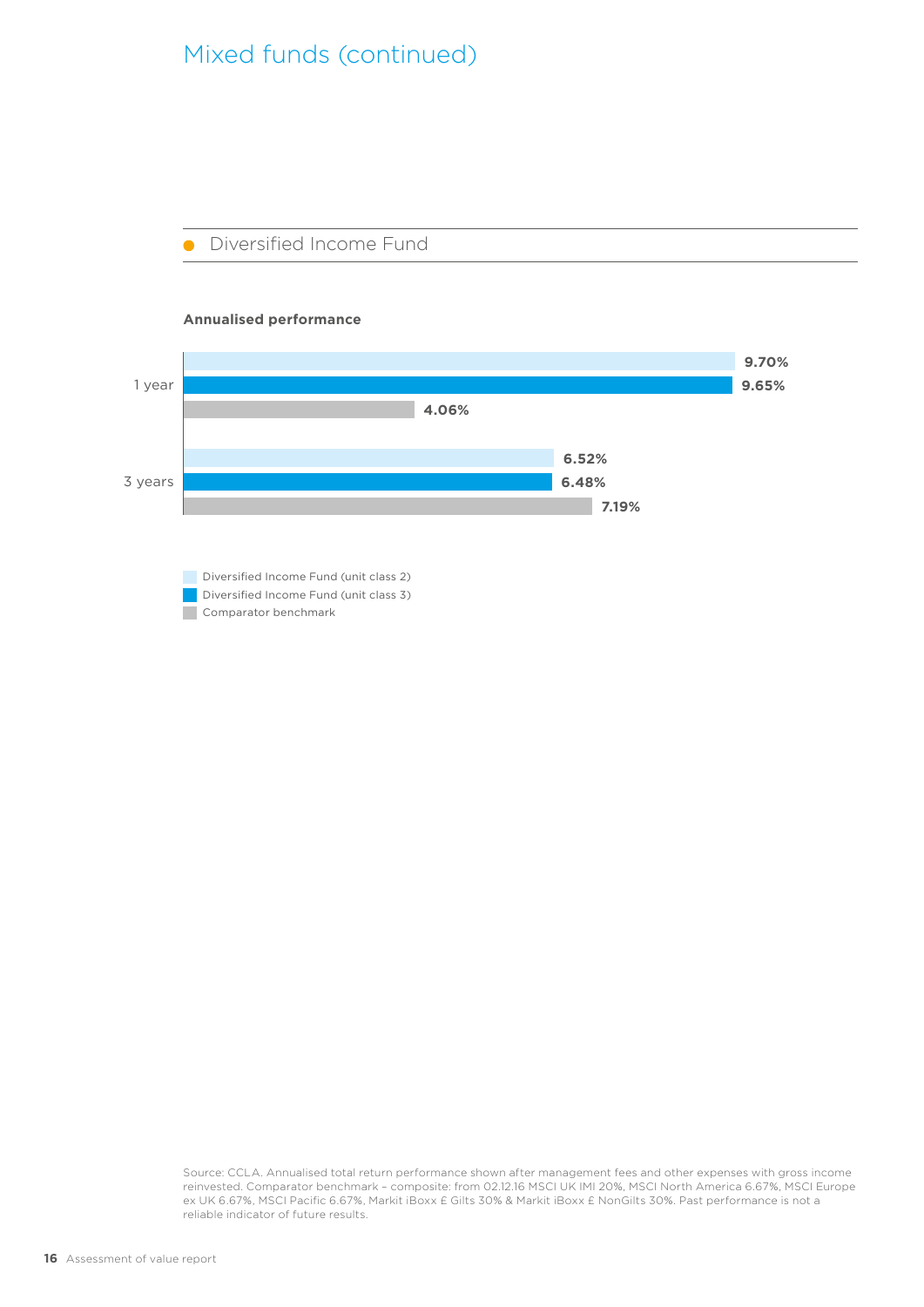#### **Investment objective**

To provide income and the potential for capital growth over the long-term from an actively managed diversified portfolio.

#### **Comparator benchmark**

MSCI UK IMI (20%), MSCI North America (6.67%), MSCI Europe ex UK (6.67%), MSCI Pacific (6.67%), Markit iBoxx £ Gilts (30%) & Markit iBoxx £ Non-Gilts 30%) (as of January 2021)

#### **Recommended holding period**

At least five years

In managing this fund, CCLA also aims for a portfolio that has an appropriate level of volatility.

#### **Summary of our assessment**

The Diversified Income Fund launched in December 2016 and has not yet reached the end of its recommended holding period of five years for the current available unit classes 2 and 3. The oldest unit class, class 1, did not quite reach five-year performance history and was closed in May 2021.

Following last year's changes, the funds' performance has improved, and has now outperformed the comparator benchmark over a one-year period but has not yet caught up over the three-year period.

In the previous assessment of value reports, the boards had identified the Diversified Income Fund as requiring closer monitoring. As identified above, following an extensive review of historical performance and the investment strategy, we have implemented a repositioning of the investment portfolio.

This increased the percentage of global equities in the portfolio and reduced domestic fixed interest and alternative asset class exposures.

Any improvement in performance will take time to materialise and we will continue to monitor this closely, but the boards are encouraged by the one-year performance figures.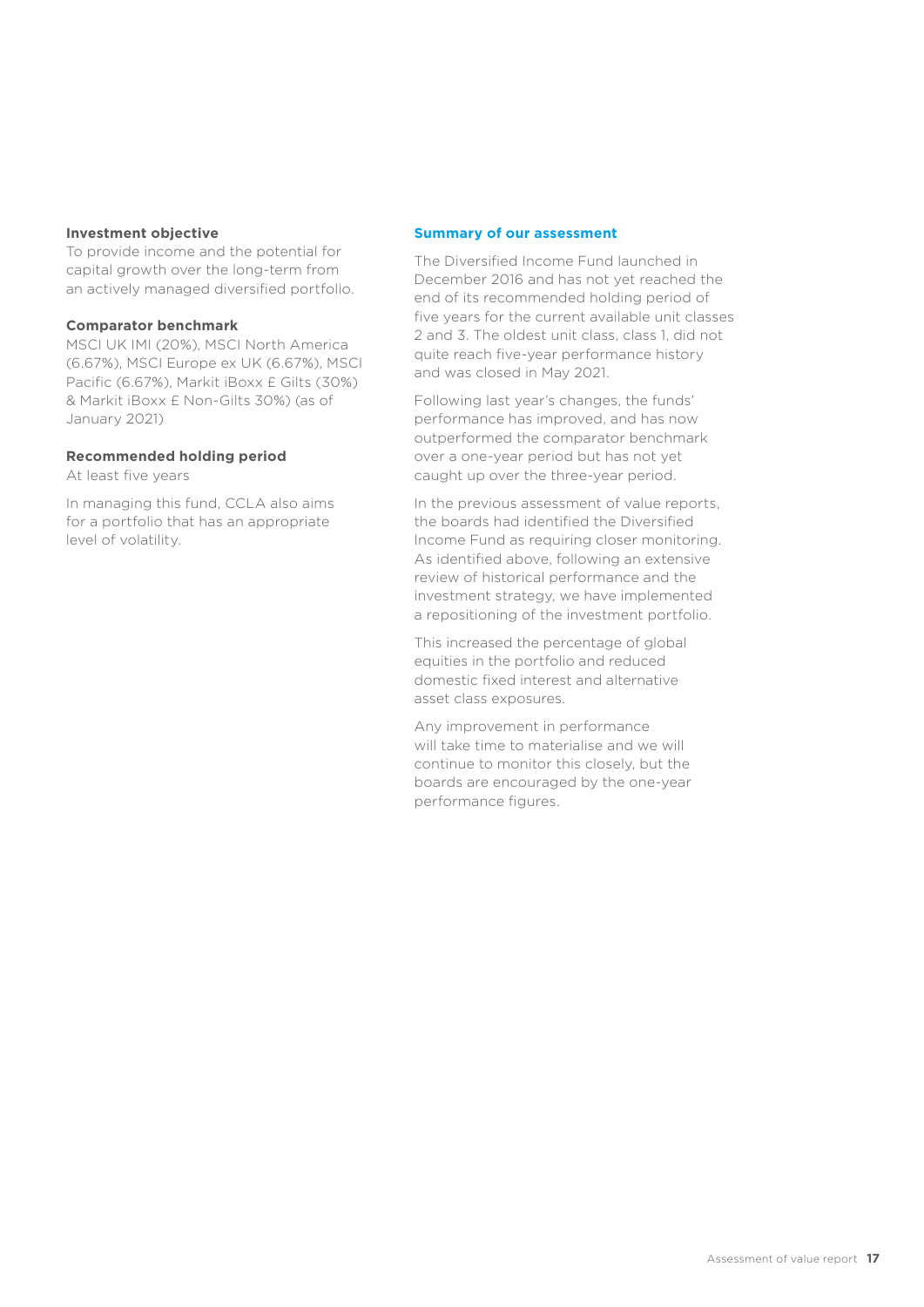### **Equities**





**COIF Charities Global Equity Income Fund** CBF Church of England Global Equity Income Fund Comparator benchmark

Source: CCLA. Annualised total return performance shown after management fees and other expenses with gross income reinvested. Comparator benchmark – from 01.01.16 MSCI World. To 31.12.15 MSCI World 50% Currency Hedged. Past performance is not a reliable indicator of future results.

#### **Annualised performance**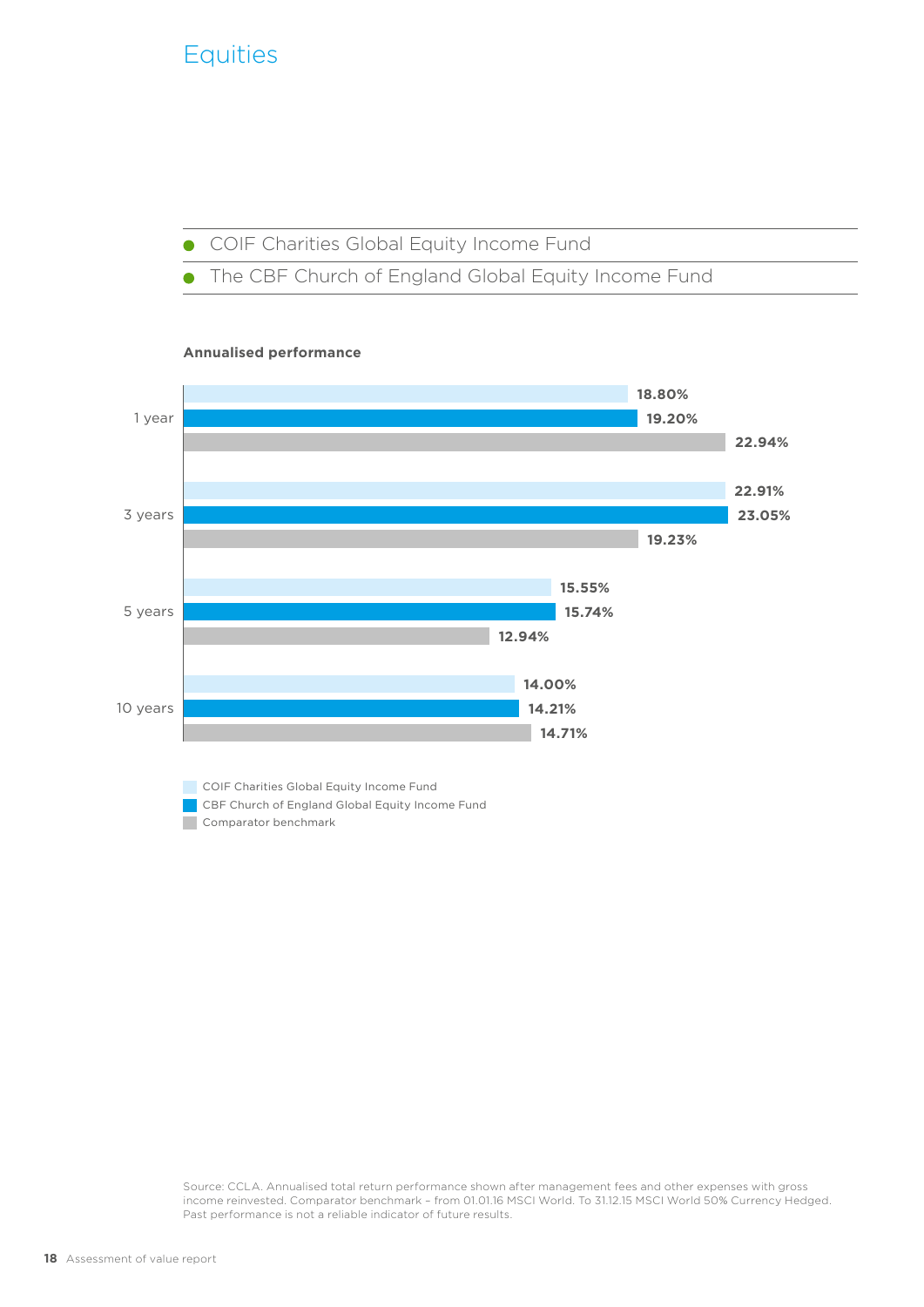These global equity funds have been grouped together as they share a common investment objective and comparator benchmark. For peer group analysis, the IA Sector used was Equity Sector – Global Equity Income.

#### **Investment objective**

To provide a high level of income with long-term capital growth.

Note: This assessment of value report covers the annual period ending 31 December 2021. With effect from 8 April 2022, the CBF Church of England Global Equity Income Fund's investment objective changed. The fund's updated Scheme Information and Key Information Document which reflect these changes can be viewed at [https://www.](https://www.ccla.co.uk/investment-solutions/fund/the-cbf-church-of-england-global-equity-income-fund ) [ccla.co.uk/investment-solutions/fund/the-cbf](https://www.ccla.co.uk/investment-solutions/fund/the-cbf-church-of-england-global-equity-income-fund )[church-of-england-global-equity-income-fund](https://www.ccla.co.uk/investment-solutions/fund/the-cbf-church-of-england-global-equity-income-fund )

#### **Comparator benchmark**

MSCI World Index (£)

#### **Recommended holding period**

At least five years

#### **Summary of our assessment**

The boards have concluded that value has been demonstrated through its longterm performance over the recommend holding period of five years. Despite having a challenging past year, the benchmark underperformance is considered short-term (one year) and both funds are deemed to have satisfied their investment objectives over the recommended holding period.

- Both funds have returns greater than the comparator benchmark over a three- and five-year time horizon. Over one-year and ten-year periods the funds have underperformed the benchmarks.
- Relative to peers, the funds have top quartile performance over the recommend holding period but have slipped to the third quartile (COIF Charities Global Equity Income Fund) and the second quartile (CBF Church of England Global Equity Income Fund) over the one-year period. Over the ten-year period, both the COIF Charities Global Equity Income Fund and the CBF Church of England Global Equity Income Fund have dropped to the second quartile.
- Both funds have low volatility compared to the peer group.
- The funds' risk adjusted returns are negative over the one-year and ten-year time periods, due to underperformance against the benchmark over the periods.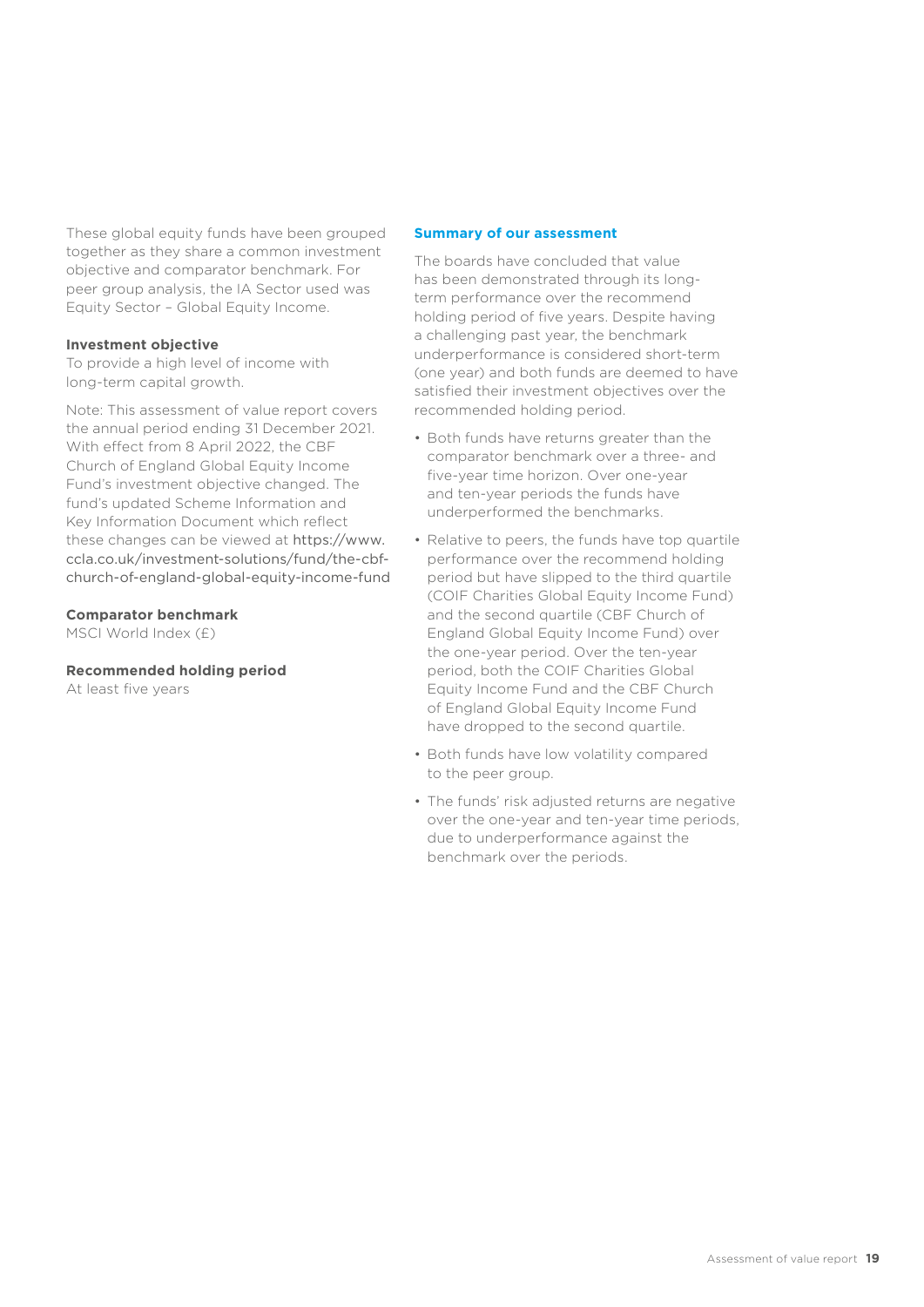### Equities (continued)

The CBF Church of England UK Equity Fund  $\bullet$ 



#### **Annualised performance**

Comparator benchmark

Source: CCLA. Annualised total return performance shown after management fees and other expenses with gross income reinvested. Comparator benchmark – from 01.01.16 MSCI UK IMI. To 31.12.15 MSCI UK All Cap. To 30.11.14 MSCI UK All Cap adjusted for EIAG Ethical Restrictions. Past performance is not a reliable indicator of future results.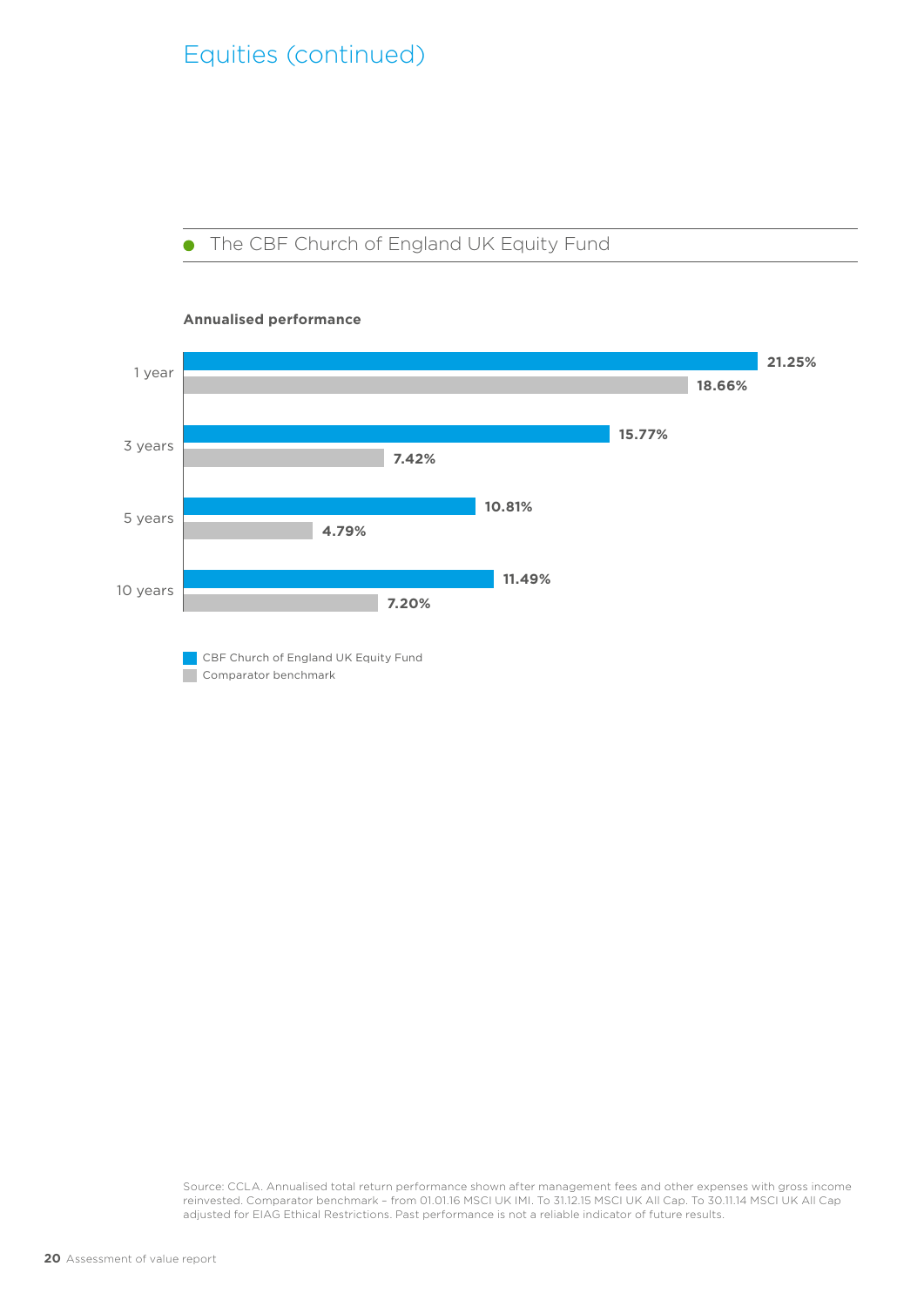#### **Investment objective**

To provide growth in capital and income over the long-term.

**Comparator benchmark** MSCI IMI UK

**Recommended holding period** At least five years

#### **Summary of our assessment**

The boards have concluded that value has been demonstrated through strong performance. The fund has:

- delivered returns in excess of the comparator benchmark over all time periods
- top quartile performance over all time periods relative to peers in the comparable IA sector (Equity Sector – UK Equity)
- low volatility relative to its peer group.
- has high risk-adjusted returns, which have been positive over all time periods.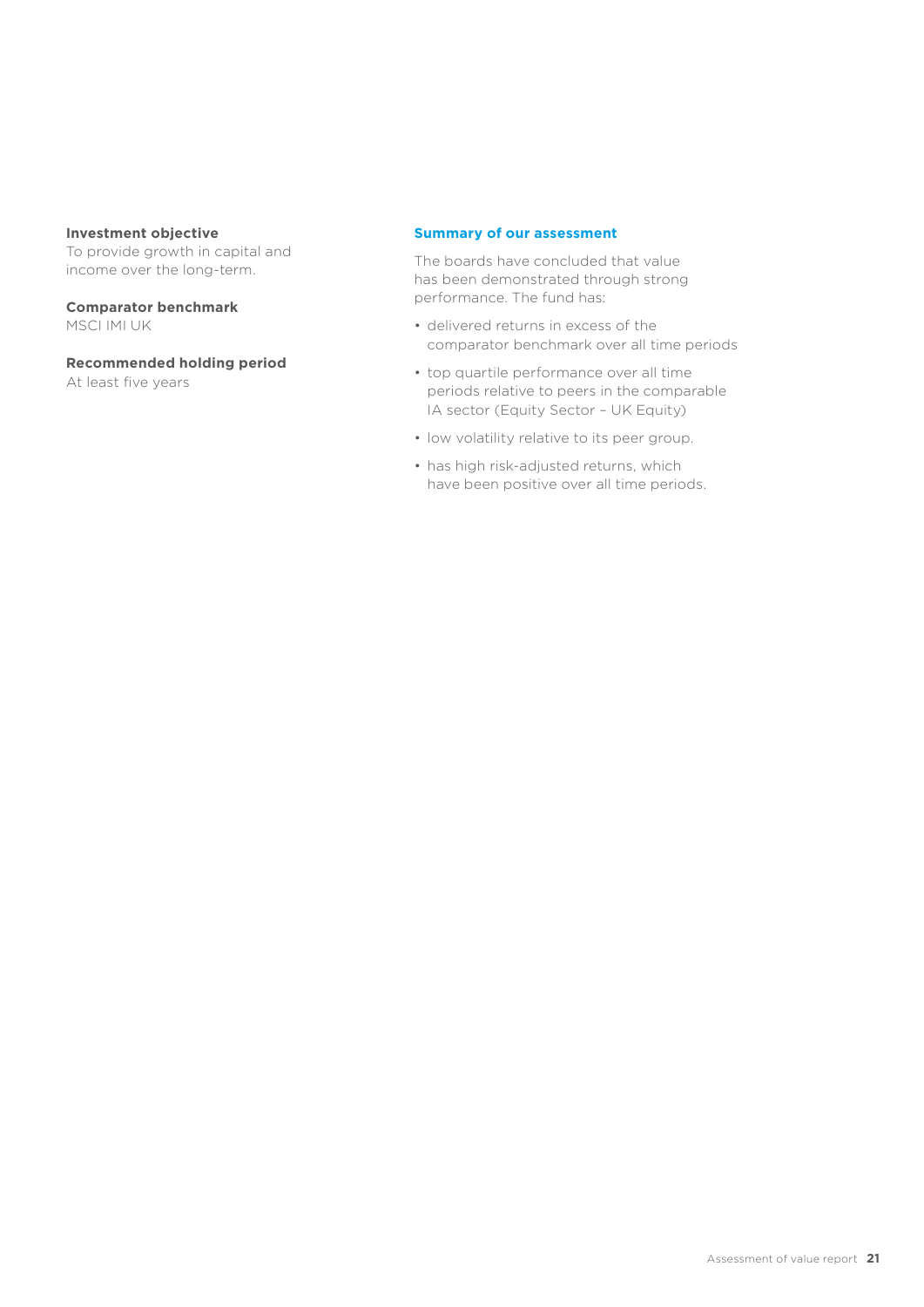### Property

- COIF Charities Property Fund  $\bullet$
- The CBF Church of England Property Fund
- The Local Authorities' Property Fund

#### **Annualised performance**



Source: CCLA. Annualised performance figures are shown on a NAV-to-NAV basis and are shown after management fees and other expenses. Comparator benchmark – MSCI/AREF UK Other Balanced Quarterly Property Fund Index. Past performance is not a reliable indicator of future results.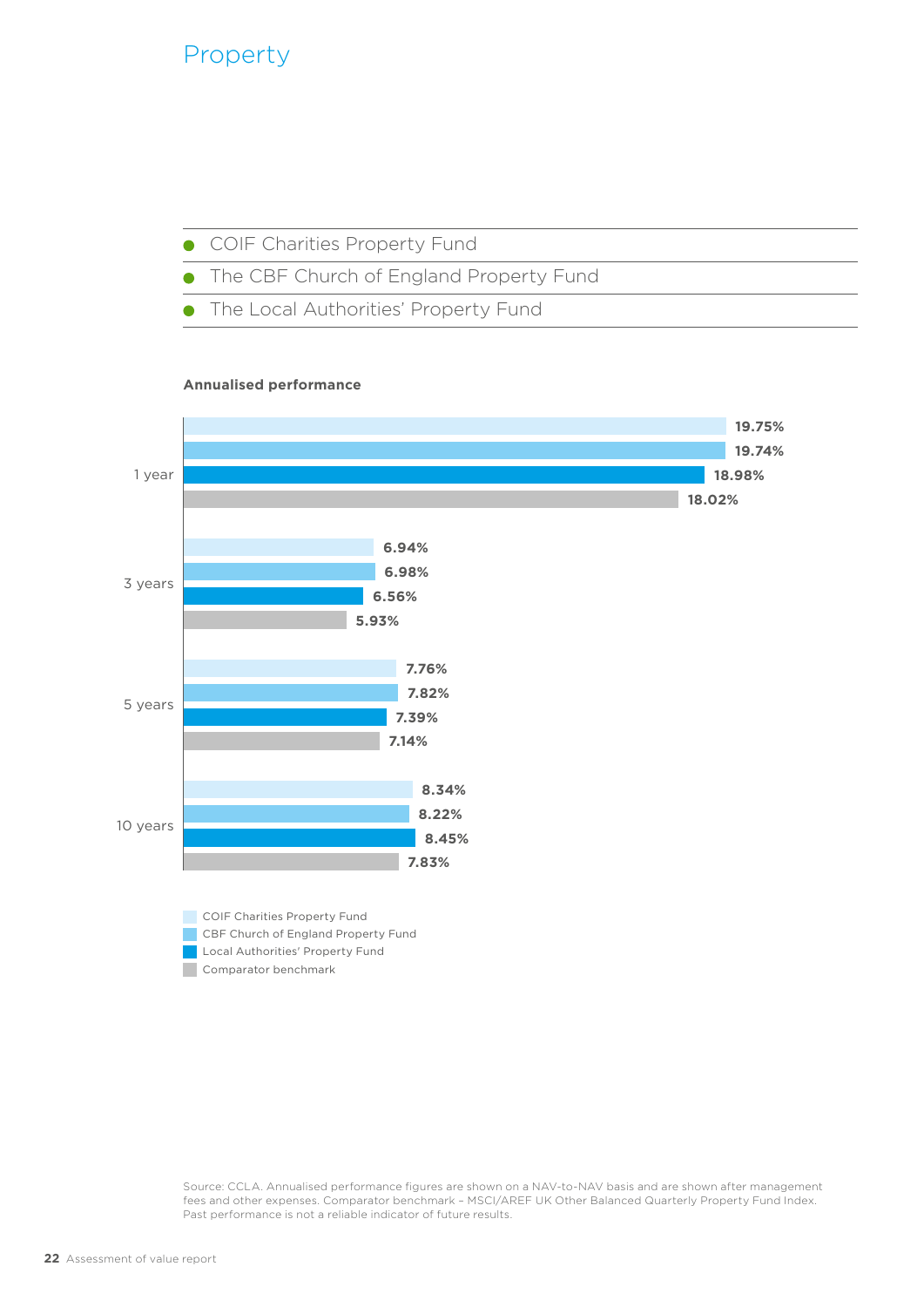These property funds have been grouped together as they share a common investment objective and comparator benchmark. For peer group analysis, the IA Sector used was Specialist Funds – UK Direct Property.

#### **Investment objective**

To provide investors with a high level of income and long-term capital appreciation.

#### **Comparator benchmark**

MSCI/AREF UK Other Balanced Quarterly Property Fund Index

#### **Recommended holding period**

At least five years

#### **Summary of our assessment**

The boards have concluded that value has been demonstrated through strong performance.

- The funds have returned more than the comparator benchmark, over all time periods, which is an improvement on last year, where ten-year performance was below benchmark
- All three funds have seen first quartile performance relative to their IA Sector peers over all time periods.
- All three funds have generally low historical volatility which is broadly comparable to the peer group.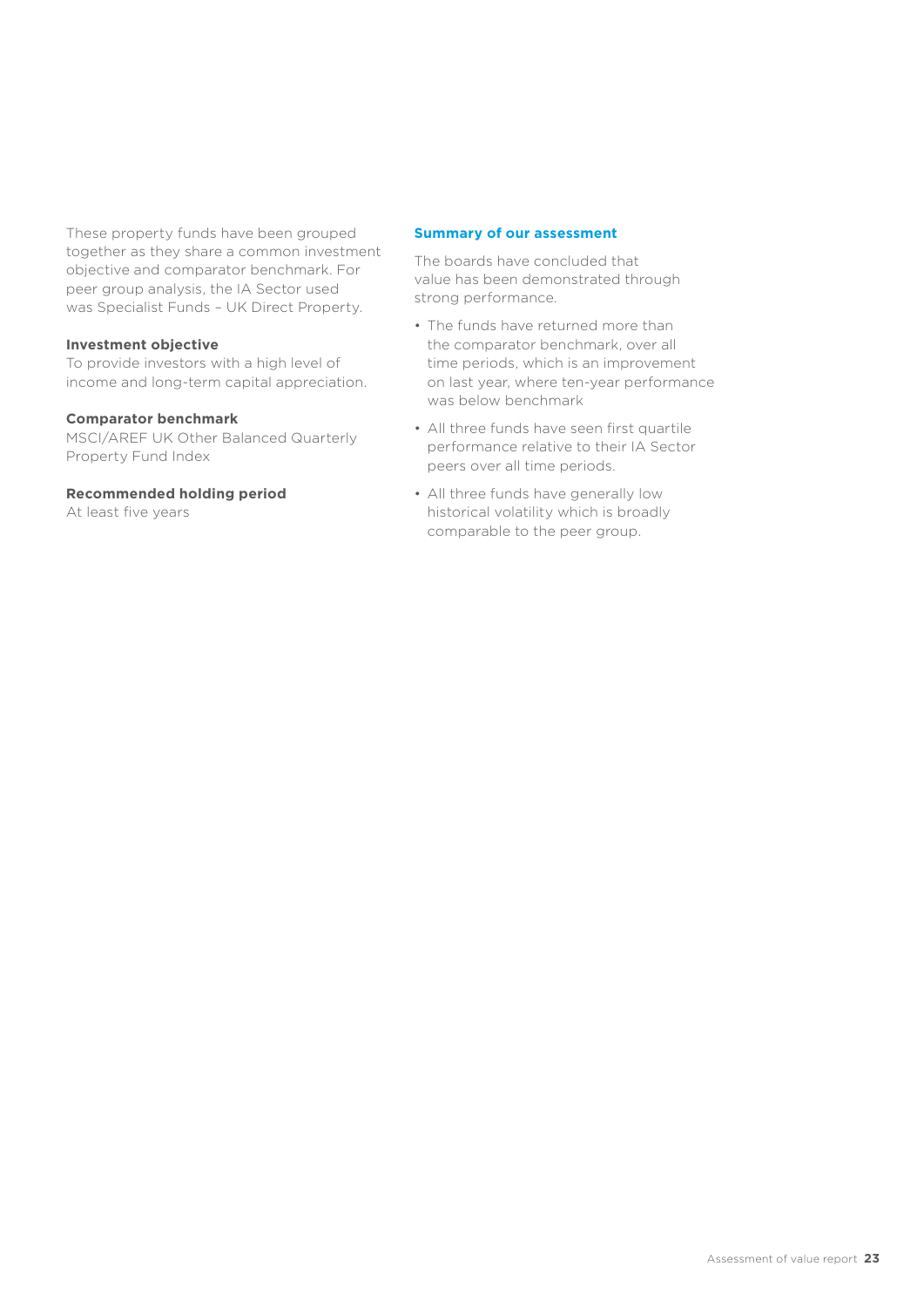### <span id="page-23-0"></span>Cash and bonds

COIF Charities Fixed Interest Fund

The CBF Church of England Fixed Interest Securities Fund

#### **Annualised performance**



**COIF Charities Fixed Interest Fund** The CBF Church of England Fixed Interest Securities Fund Comparator benchmark

Source: CCLA. Annualised total return performance shown after management fees and other expenses with gross income reinvested. Target benchmark – composite: from 01.01.16 Markit iBoxx £ Gilts 50% and Markit iBoxx £ Non-Gilts 50%. To 31.12.15 Barcap £ Gilt 50% and £ Agg 100mm Non-Gilt 50%. Past performance is not a reliable indicator of future results.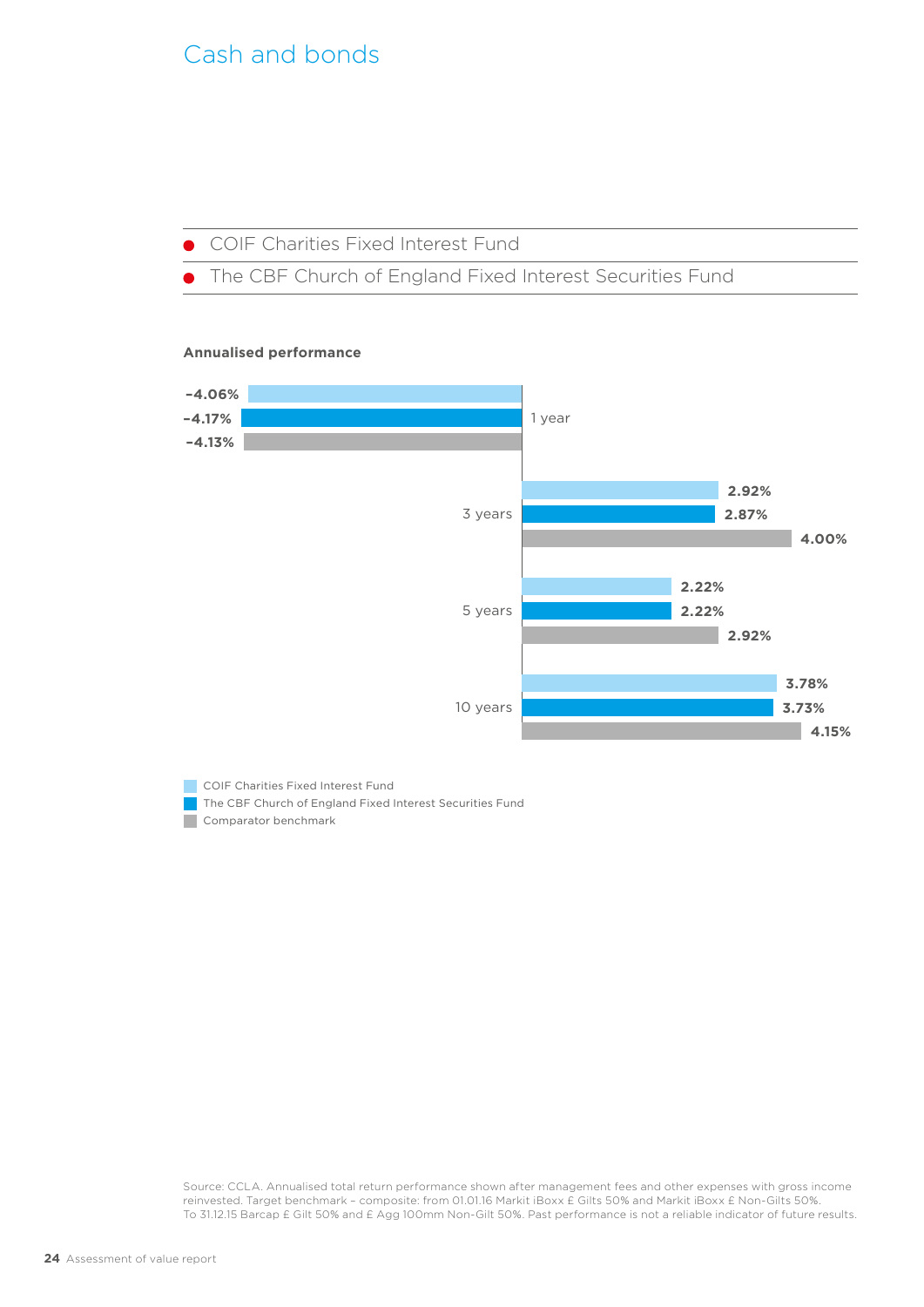These fixed interest funds have been grouped together as they share a common investment objective and comparator benchmark. For peer group analysis, the IA Sector used was Fixed Income Sector – Sterling Strategic Bond.

#### **Investment objective**

Aims to provide an income yield and a total return in excess of the target benchmark.

#### **Target benchmark**

Markit iBoxx £ Gilts Index (50%) and Markit iBoxx £ Non-Gilts Index (50%)

#### **Recommended holding period**

At least three years

#### **Summary of our assessment**

While both funds produced negative returns in the year the COIF Charities Fixed Interest fund has outperformed the target over the past year while the CBF Church of England Fixed Interest Fund slightly underperformed.

- Relative to peers in the IA Sector, the funds have been third or fourth quartile over all periods reviewed.
- The funds historical volatility has been below that of the comparator benchmark over all time periods.
- The funds volatility has been low relative to peer group.

As mentioned at the beginning of the report, CCLA have discussed solutions with a number of investors to ensure that their objectives were correctly identified, and these could be met by the funds. After the consultation, it has been decided (with investor approval) to change the investment objectives and policies of the funds. The new strategies permit the funds to access a wider range of instruments in pursuit of the new objective. We believe the new strategy is more appropriate to meet investors objectives, for a lower risk investment that generates a positive return over cash. To support the approved changes, CCLA have appointed a third-party external manager to provide portfolio management services to the two funds. The external manager was selected to provide expertise and resources that CCLA IM do not currently have. These changes will take place in June and will take time to impact performance, but in the interim, the boards will continue to closely review the performance of the fixed interest funds, which for now will remain on red for the performance criterion.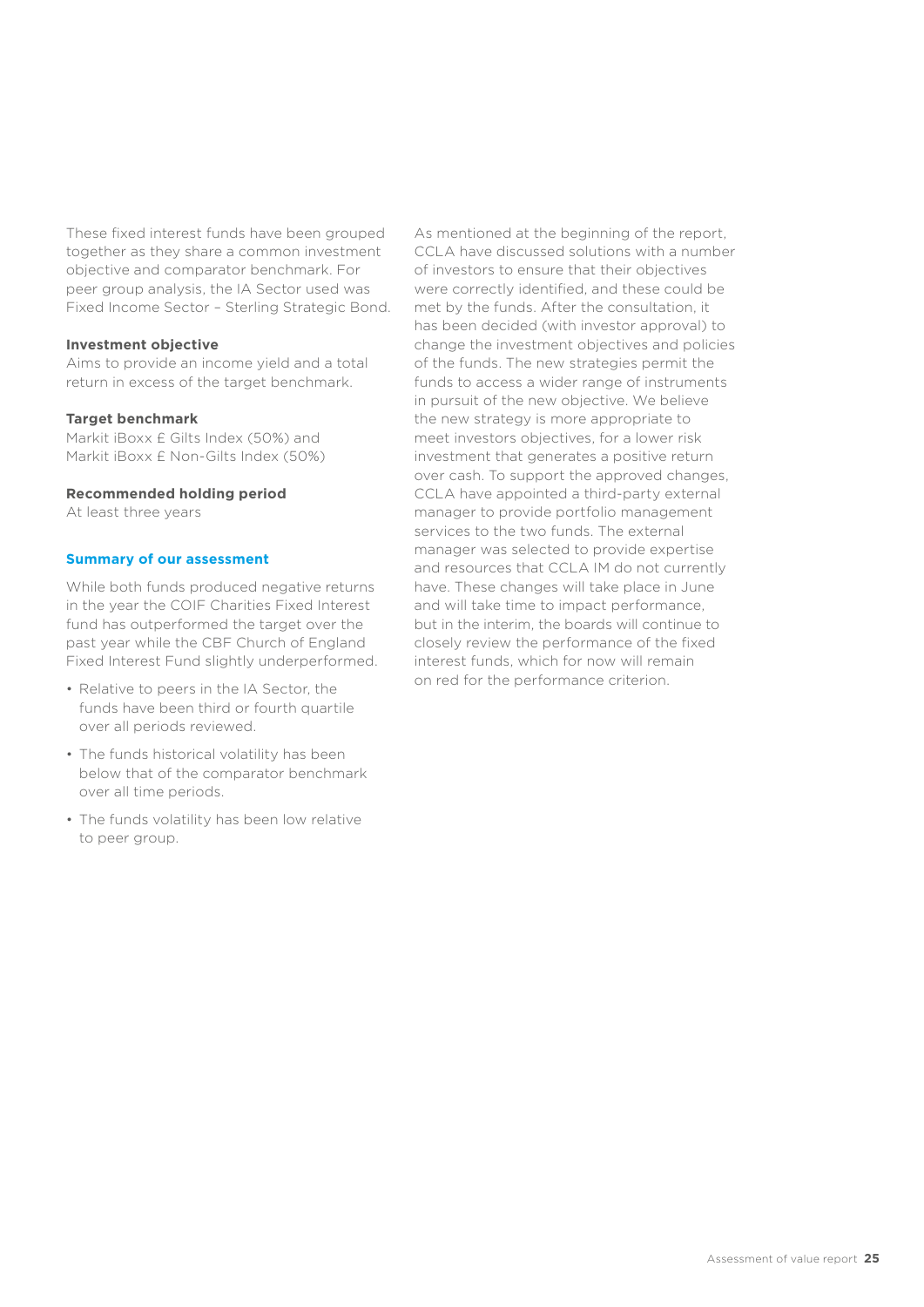### Cash and bonds (continued)

**COIF Charities Deposit Fund** 

The CBF Church of England Deposit Fund

The Public Sector Deposit Fund

These deposit funds have been grouped together as they share a common investment objective and comparator benchmark.

#### **Investment objective**

**COIF & CBF Deposit Funds**

To provide a high level of capital security and a competitive yield

#### **Public Sector Deposit Fund**

To maximise the current income consistent with the preservation of principal and liquidity by investing in a diversified portfolio of high-quality sterling denominated deposits and instruments.

#### **Comparator benchmark**

SONIA (as of January 2021)

#### **Recommended holding period**

No minimum

#### **Summary of our assessment**

The boards have concluded that the funds offer value by reference to their performance:

- Noting that sterling money market rates have been abnormally low over the past 12 months, the money market funds have an acceptable performance relative to benchmark (SONIA return was 0.05% over the reporting period).
- CBF Deposit Fund: Over the reporting period the fund's declared interest rate averaged 0.0523%. As of 31 December 2021, the declared rate was 0.20%.
- COIF Deposit Fund: Over the reporting period the fund's declared yield averaged 0.0144%. As of 31 December 2021, the declared yield was 0.0798%.
- Public Sector Deposit Fund: Over the reporting period the fund's declared yield averaged 0.0364%. As of 31 December 2021, the declared yield was 0.1300%.

Source: CCLA. Performance shown after management fees and other expenses. Comparator benchmark – SONIA from 01.01.2021. Prior to that was 7-Day LIBID.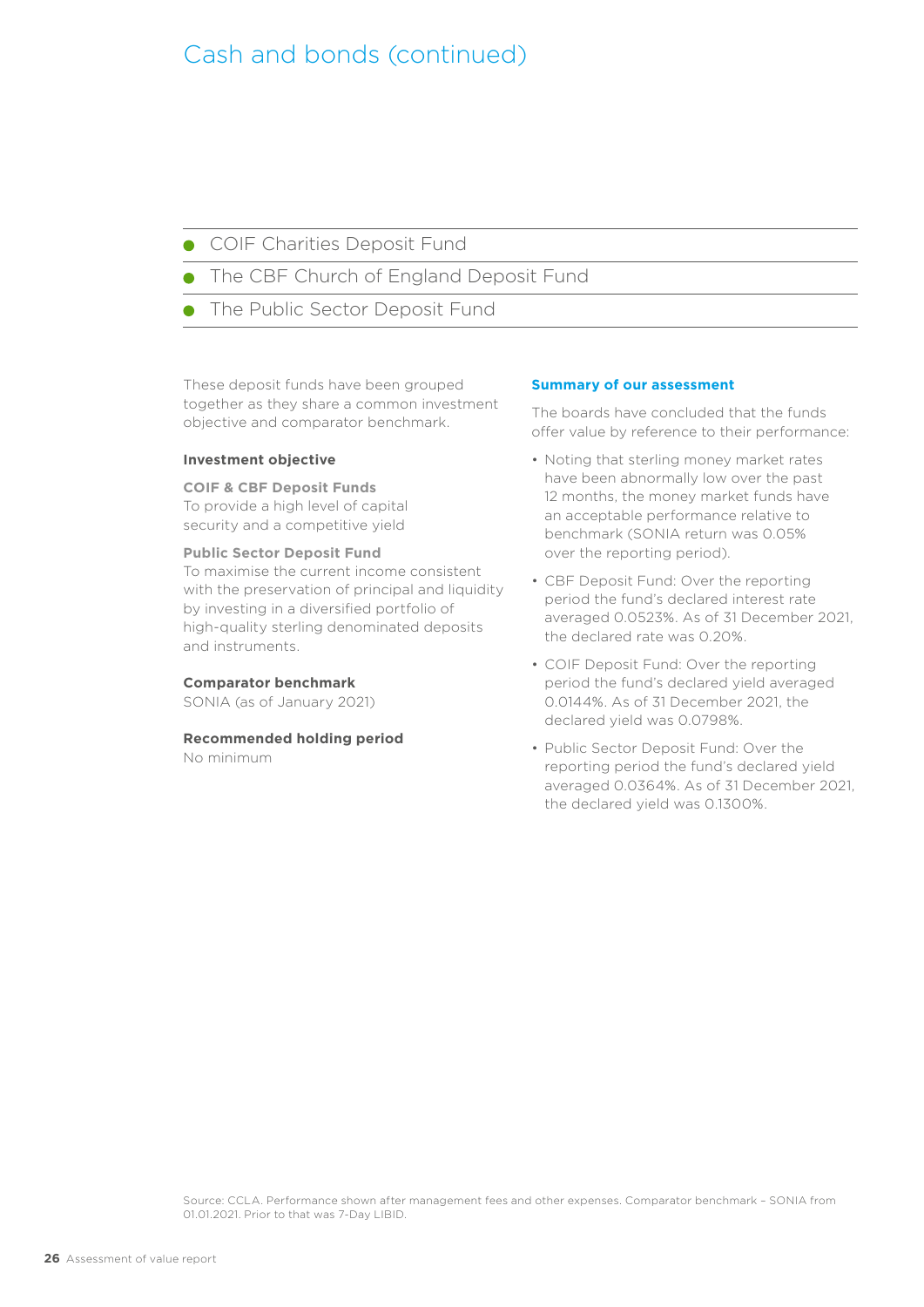### <span id="page-26-0"></span>3. Active management

Are the funds actively managed or are we passively following an investment index?



Consideration of 'active management' is not one of the original value criteria specifically identified by the FCA when it set out the terms of the value assessment process, however we believe it is relevant when considering value, and has become a topic for wider discussion in the asset management industry.

At CCLA we charge fees that are typically higher than a passive alternative and more comparable to other 'active' managers. As such, we believe it is important that we can demonstrate that we are acting as active managers.

#### **How have we assessed active management?**

Where applicable, the boards have reviewed whether the funds are 'closet' trackers using the following statistical measures, with reference to the Europe Securities and Markets Authority's (ESMA) Supervisory Work on Potential Closet Index Tracking 2012 guidelines:

- correlation of performance with that of a fund's benchmark
- volatility of a fund's returns relative to that of its benchmark
- overlap of the portfolio between a fund and its benchmark.

#### **Summary of our assessment**

The boards were satisfied that all funds are actively managed and do not simply track index returns. The data reinforces CCLA's knowledge of the investment process for these funds: use of ethical screens and exclusions, bottom-up stock selection, with a focus on quality stocks and strategic and tactical asset allocation decisions.

The ESMA guidelines provide suggested parameters for equity funds. The COIF Charities Fixed Interest and the CBF Church of England Fixed Interest Securities Fund can be assessed for active management by looking at the portfolio positioning relative to their benchmark.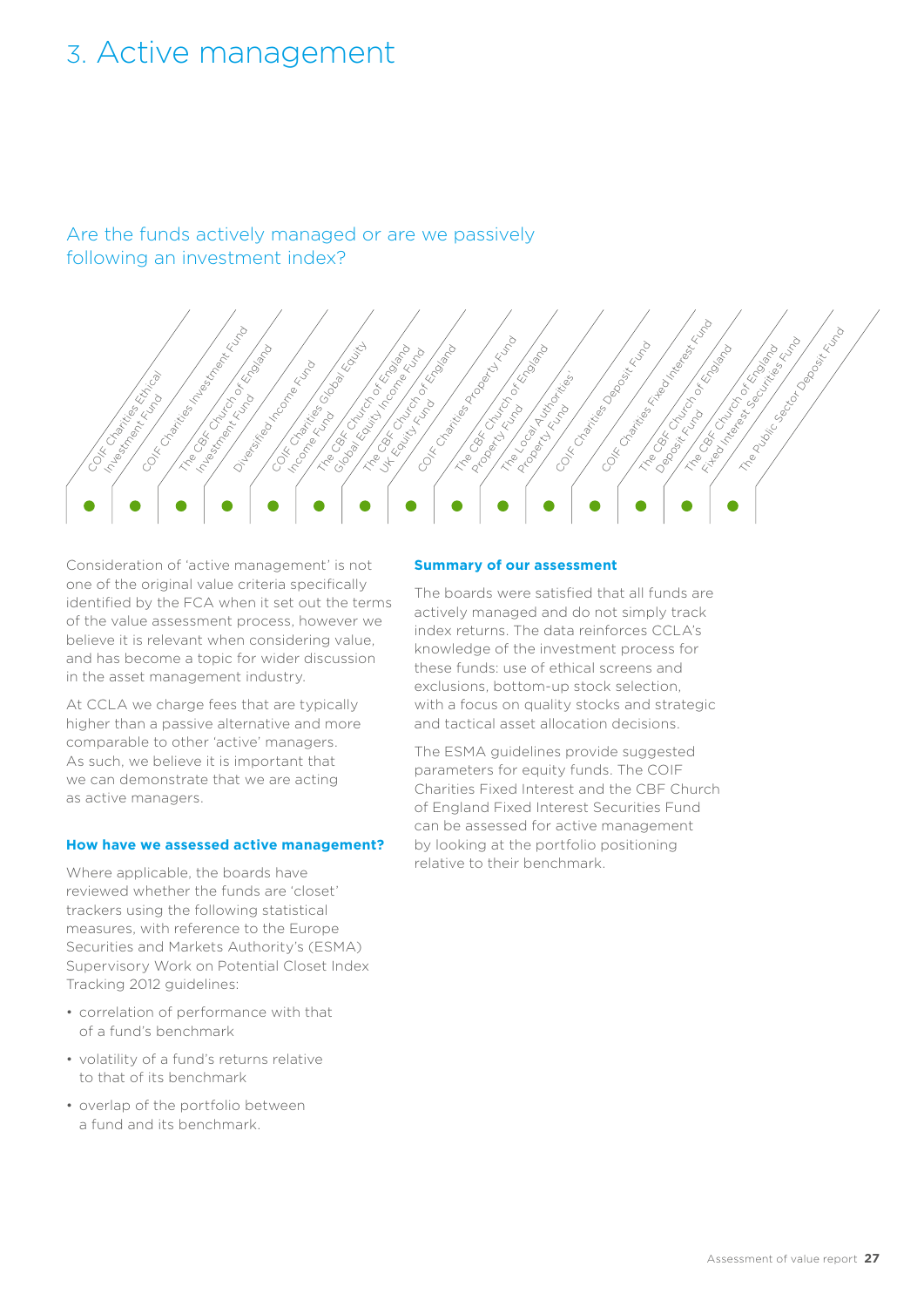## <span id="page-27-0"></span>4. Authorised fund managers' costs

Are the costs and charges investors pay for funds and services fair and reasonable?



#### **How have we assessed cost of funds?**

Please see [page 36](#page-35-1) for the costs and charges associated with CCLA's funds.

In reviewing costs, we have taken into consideration four factors:

- 1. The overall profitability of CCLA and whether it earns abnormally high profit margins relative to the asset management industry.
- 2. The profitability of CCLA by investment capability.
- 3. An independent review of the share of total and returns in excess of the benchmarks for each fund that is earned by investors.
- 4. The composition of all costs and charges levied on the funds.
- 5. Whether the transaction costs are high versus peers.

#### **How are costs and charges applied on CCLA's funds?**

Investors in CCLA's funds benefit from access to a professionally managed and diversified portfolio of investments, with ongoing administrative and operating services. A number of costs and charges are deducted from the funds in return for these services.

The typical components of the ongoing charges figure (OCF) are shown in the facing illustration.

#### **Summary of our assessment**

The board was satisfied that the charges paid by clients are reasonable across the fund range.

Since the last assessment of value report, any changes in fund OCFs are mainly attributable to changes in other costs and 'costs of underlying investments.' Apart from the COIF Charities Property Fund and the CBF Church of England Property Fund which have seen a modest increase in other costs, OCFs have generally declined.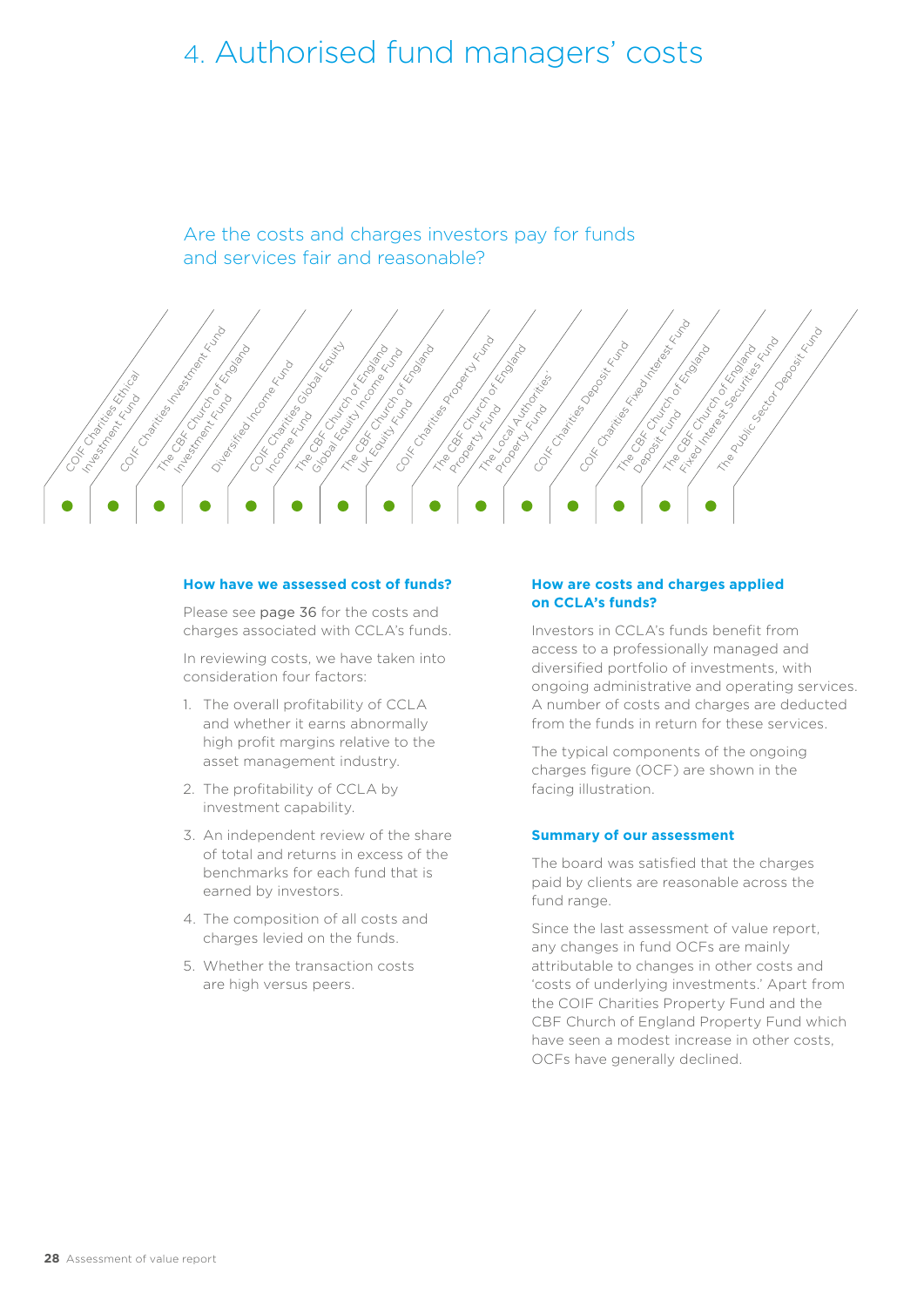

The AMC of the Public Sector Deposit Fund was slightly reduced over the period. Likewise, the CBF Church of England Deposit Fund and the COIF Charities Deposit Fund were managed with an AMC lower than that permitted by their prospectuses. This was driven by a desire to reduce costs to investors in a low interest rate environment,

The boards are reassured that CCLA is taking steps to ensure costs remain low and it continues to seek operational efficiencies to reduce the cost of providing services.

CCLA's own profit margin has remained stable over the past five years and would be considered low relative to the industry average. Management charges are not considered excessive relative to costs.

Other costs include depository, custodian, legal and accounting fees. CCLA has negotiated competitive service costs, while transfer agency, directors' expenses, marketing, and other costs to their fund ranges are absorbed by CCLA.

When reviewed against peers, transaction costs for CCLA equity funds or funds with an equity component are low. We can conclude

that CCLA funds are not generating excessive trading fees. Comparable transaction cost analysis is not readily available for property funds, cash funds or fixed interest funds.

Last year, the Diversified Income Fund was identified as having relatively high costs and was rated as 'amber'. This was in part due to higher administrative costs, and (relative to peers) how costs are calculated, but largely attributed to the fund's investment in other, externally managed, funds or trusts. These aid portfolio diversification but do attract charges which add to the total cost of the fund. Recent portfolio changes have meant that the cost of underlying investments is now less, and we have seen the OCF reduce over the period as a result. The boards note that the AMC charged to the Diversified Income Fund is in line with peers and other multi-asset funds managed by CCLA.

The boards note that CCLA discloses its costs and charges, broken down by component, prominently on its website.

We continue to search for efficiencies and monitor the fees CCLA charges across all existing and new funds to ensure benefits are appropriately shared.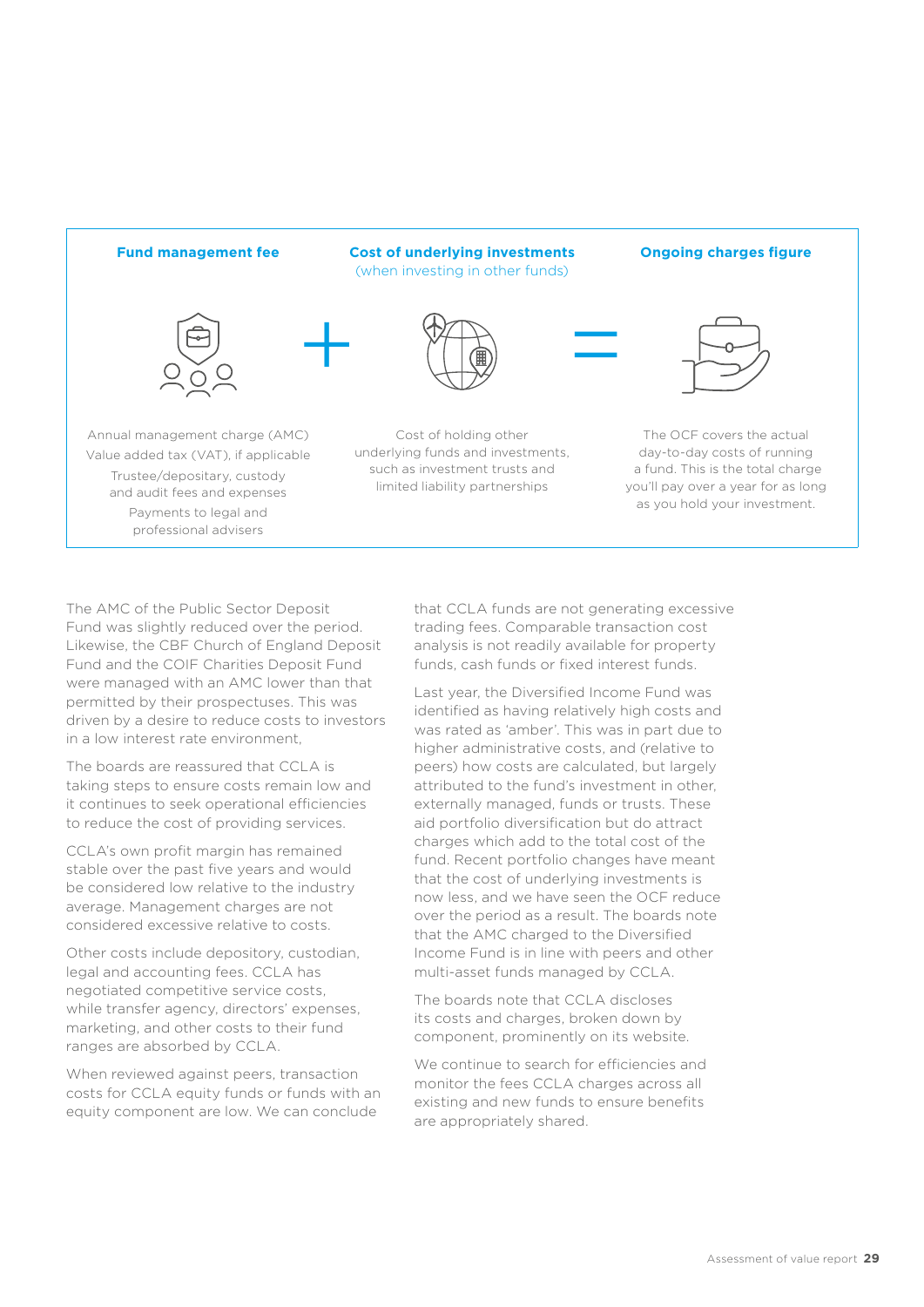## <span id="page-29-0"></span>5. Economies of scale

Has CCLA achieved economies of scale and have these been passed on to investors?



#### **How have we assessed economies of scale?**

We have analysed whether CCLA has achieved any savings and benefits from economies of scale and whether these have been shared with investors. CCLA can continue to offer competitive fees and is able to realise economies in a number of areas:

- Where possible, investment trading costs are kept to a minimum by entering the same trade across several funds. The order management system infrastructure brings economies of scale to multiple funds and volume trades.
- CCLA continues to negotiate good terms with brokers for trading commissions and research.

• Rates for fund administration services are negotiated by CCLA with its outsourced service provider for fund accounting, middle office and performance measurement. The rate card is market competitive and includes a sliding scale on ad-valorem depository fees for increased fund sizes.

Fund OCFs will decline with scale as fixed administrative expenses are amortised over a larger fund base. CCLA have seen a modest decrease to other costs on larger funds over the 2021 assessment of value reporting period.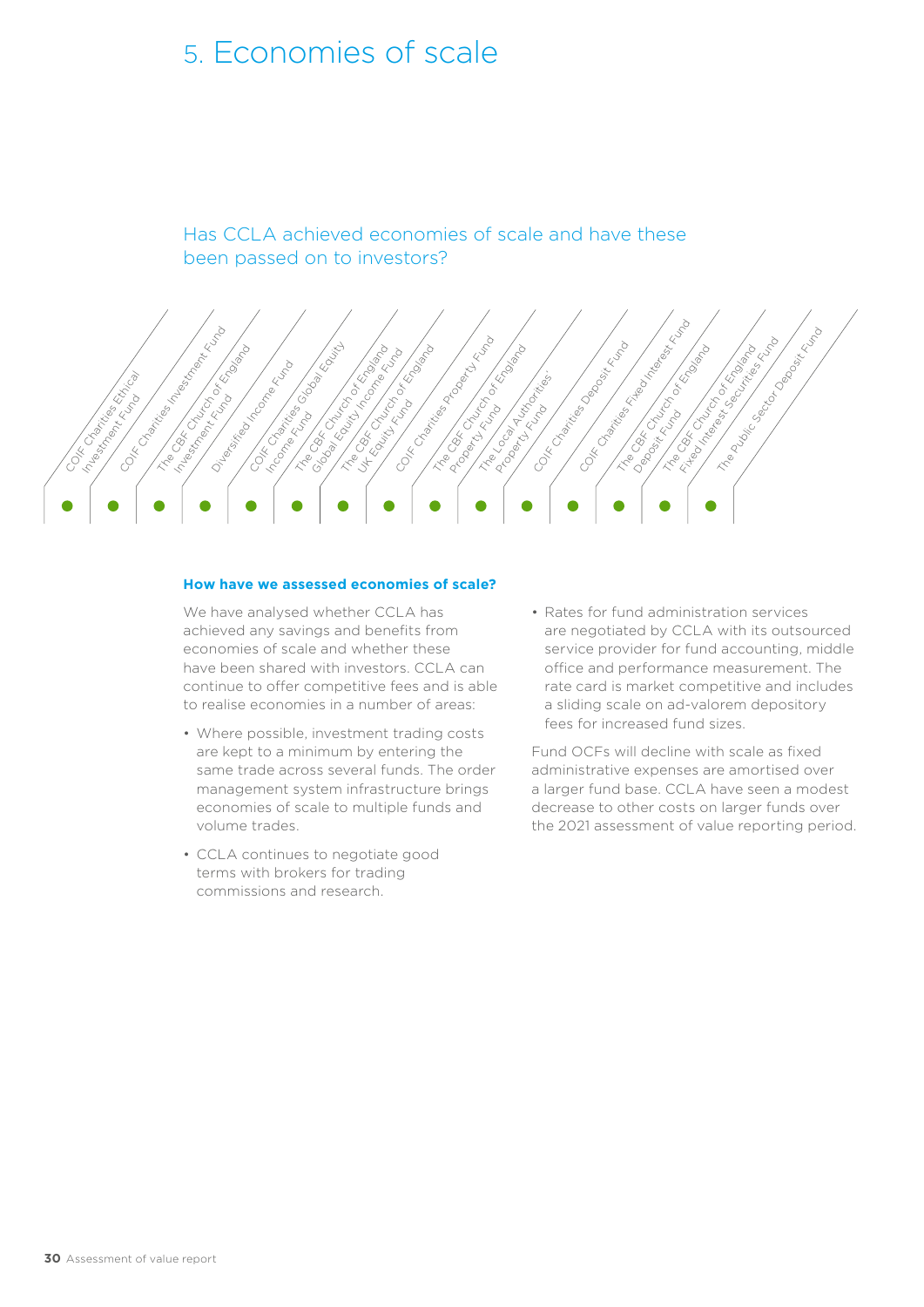To date CCLA has not applied a sliding scale on annual management charges (AMCs) by fund for two reasons.

- Firstly, as evidenced by CCLA's historic and current profit margin (which has remained relatively static despite growth in AUM), the firm is yet to realise significant economies of scale as a result of absorbing higher expenses and other costs associated with operational enhancements. We believe that this is in part due to the fragmented and diverse nature of our investor base. Since CCLA absorbs many of the administrative expenses of managing the funds out of its own revenue, growth attracts fewer economies than for a manager that charges such expenses to their funds.
- We service three distinct distribution channels: Charities, Churches and Local Authorities and offer a range of funds to each channel. Many investors have holdings across several funds. With the support of our fund boards, we are encouraged to price each fund competitively, regardless of size. Within each fund range it is acknowledged that the larger funds allow the smaller ones to be offered to the same clients at a reasonable cost.

We would also note that CCLA is majority owned (over 90%) by its clients. The two largest holders of CCLA's shares are the COIF and CBF Investment Funds – any increase in CCLA's profitability indirectly benefits these funds and their investors.

#### **Summary of our assessment**

Where CCLA has achieved economies of scale, many benefits have already been shared with investors. We will continue to monitor the impact of the growth in assets under management on the cost of services provided and CCLA will also continue its engagement with third-party suppliers to negotiate preferential terms.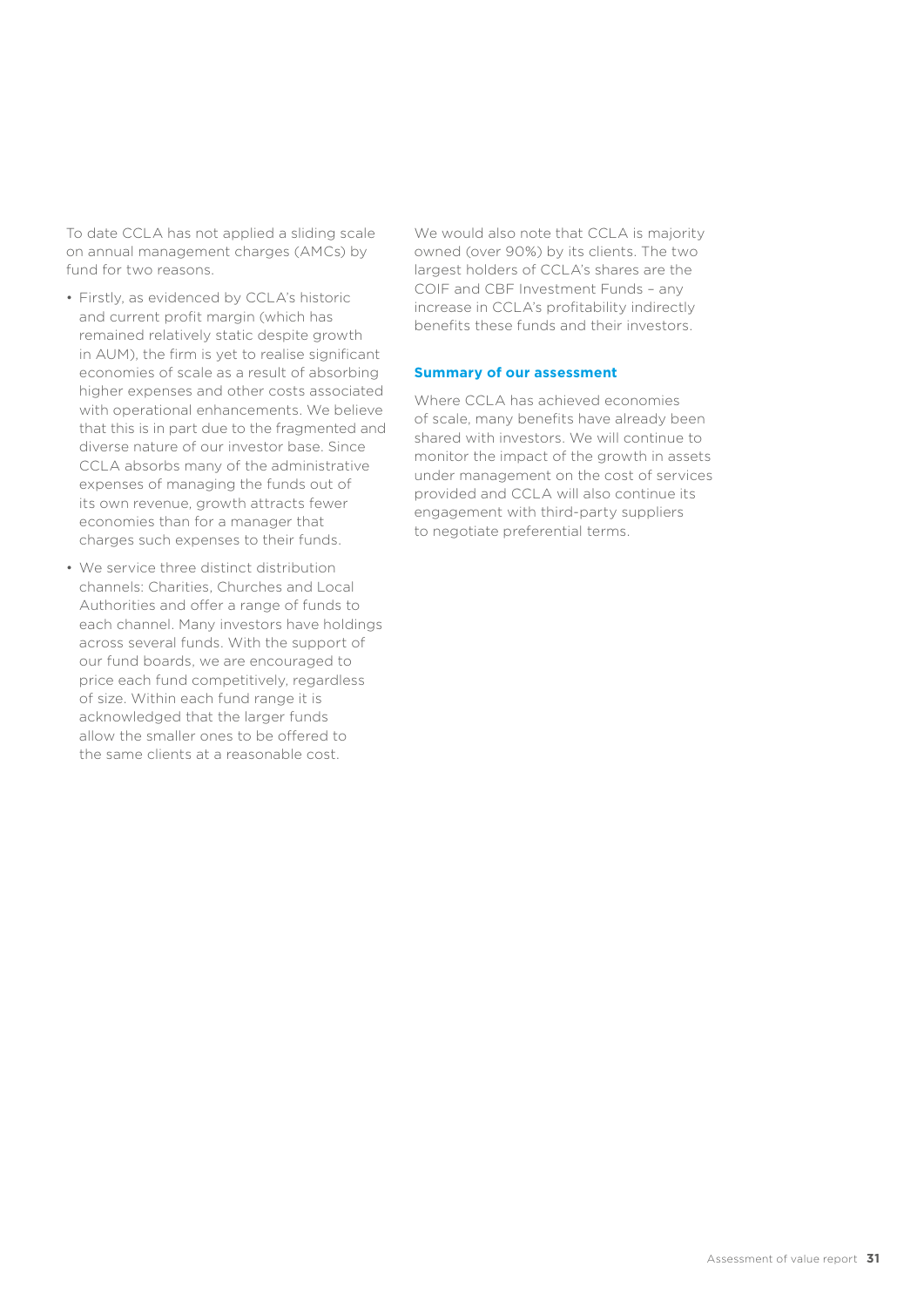# <span id="page-31-0"></span>6. Comparable services

How do the costs you pay compare to those paid by clients who access similar CCLA services?



#### **How have we assessed comparable services?**

CCLA offer both pooled funds and segregated investment services. We have compared the costs of both services across client types to ensure all client types are treated fairly.

We have assessed the costs of services applied to each fund and compared these to:

- other CCLA managed funds with similar investment strategies
- charges paid by clients with segregated investment services offered by CCLA.

CCLA management charges for funds have been set at a level that are designed to be competitive relative to fees charged for segregated investment services.

Funds with comparable investment strategies have similar annual management charges (AMC). Where they differ, the variations are considered appropriate:

• The difference in the AMC of the deposit funds between the Public Sector Deposit Fund and the COIF and CBF versions is a function of the more concentrated investor base of the Public Sector Deposit Fund, which significantly reduces associated service costs.

We believe the lower AMC on the CBF Investment Fund in comparison to the COIF Charities Investment Fund is accounted for

by the greater marketing and sales effort required to support a more disparate investor base in the COIF Investment Fund than the CBF Investment Fund.

With respect to administrative expenses:

- Depository and custodian rate cards for the equity, fixed interest and multi-asset funds (except the Diversified Income Fund) are the same. For these funds any difference in other costs can largely be accounted for by the impact of larger funds on any fixed expenses.
- The Diversified Income Fund, as a more administratively complex fund structure, has a higher rate card than CCLA's other funds.

We have reviewed the discounts applied to an 'average' large investor in the pooled investment funds, relative to the reduced average costs of servicing these clients, and conclude that as average rebates are appropriate, smaller clients do not appear to be unfairly charged relative to the larger ones.

#### **Summary of our assessment**

The boards have concluded that CCLA offers value to all client types. We monitor the funds' charges to ensure they remain reasonable relative to those paid by other clients accessing comparable CCLA products and services.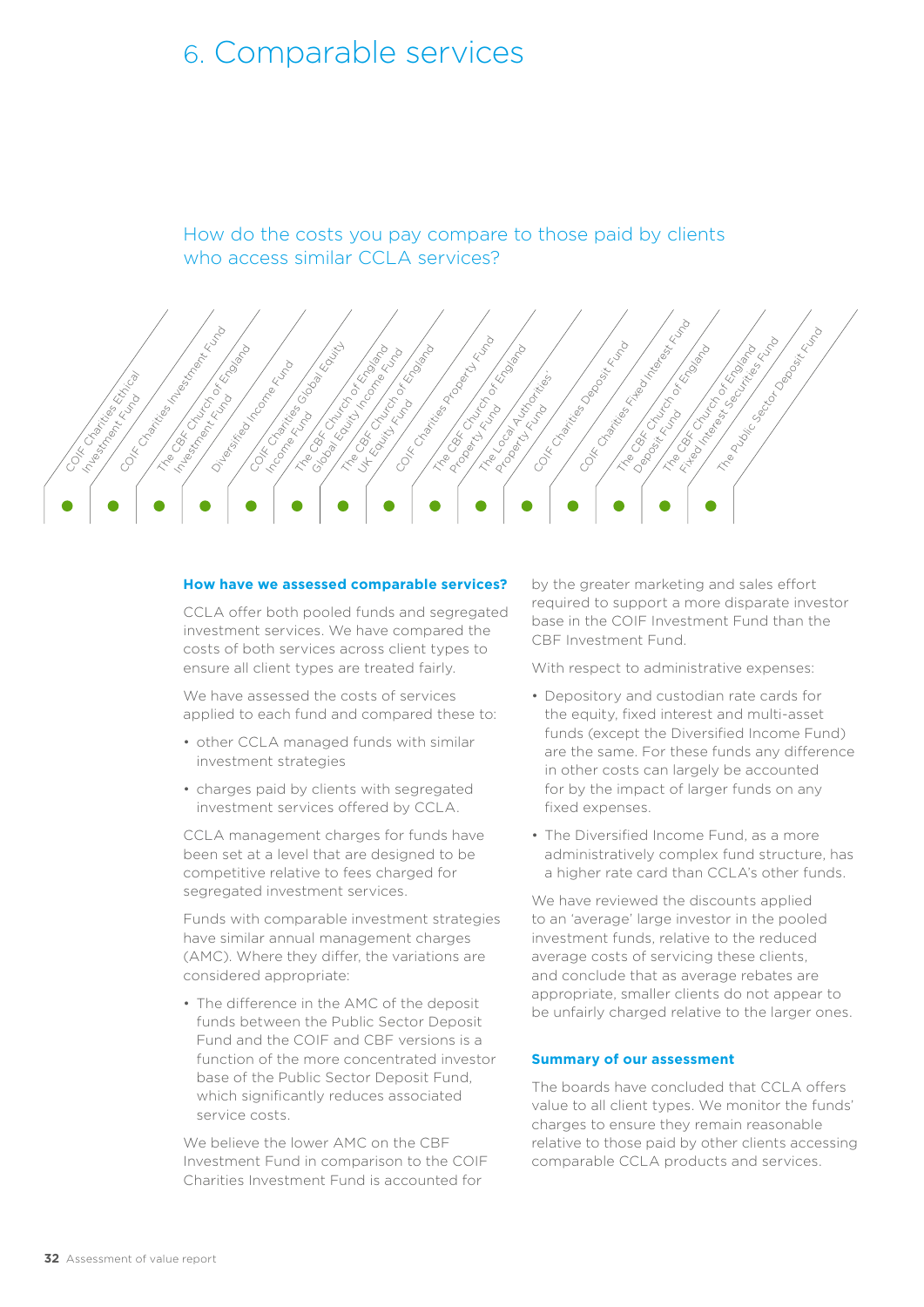# <span id="page-32-0"></span>7. Comparable market rates

How do CCLA's costs compare to those of similar funds offered by other fund managers?



#### **How have we assessed comparable market rates?**

We analysed the total charges on CCLA's funds compared to similar share classes of other UK-based funds in a comparable IA sector. We have reviewed:

- data provided by an independent source, showing share class costs relative to returns for the sector
- data showing the ongoing charges versus fund size for the relevant comparable IA sector, with a quartile ranking.

#### **Summary of our assessment**

Last year, the Diversified Income Fund had ongoing charges that were fourth quartile. As noted at the time, the methodology for calculating the ongoing charges figure for the Diversified Income Fund created an upward bias in costs and charges relative to the bulk of the IA sector. The AMC of the fund remains competitive relative to peers.

This year, the Diversified Income Fund has moved to the third quartile after a reduction in OCF. The decrease has come from a reduction in costs of underlying investments (i.e. thirdparty managed funds, investment trusts) and other costs. Recent portfolio changes have increased the percentage of direct holdings and reduced the number of underlying investments, which in turn has decreased the total costs.

Since the last assessment of value report, OCFs have generally reduced or remained the same over the period, with exception the of the COIF Charities Property Fund and the CBF Church of England Property Fund which have seen a marginal increase in other costs, but costs remain top quartile against peers. The boards have concluded that when comparing the charges paid by clients in CCLA funds to similar UK-based funds in comparable IA sectors, the CCLA range offers value. CCLA regularly review the fees and costs charged to clients for investing in our funds.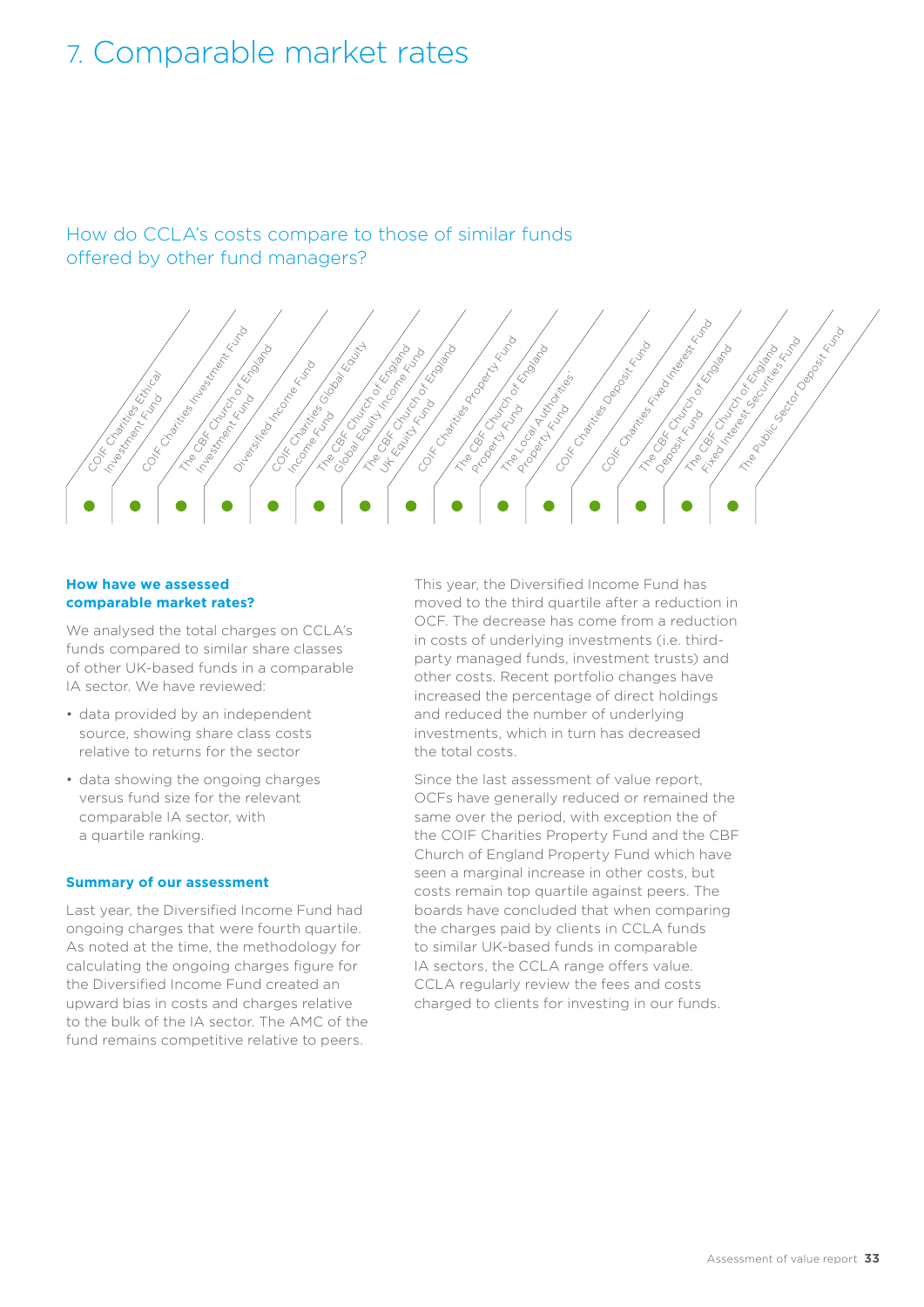## <span id="page-33-0"></span>8. Classes of units or shares

Are you invested in the most appropriate unit or share class and are differences in share or unit class costs justified?



#### **How have we assessed classes of units or shares?**

CCLA continue to offer both income and accumulation unit or share classes for most funds – a choice for each client based on whether they would prefer to receive periodic distribution of income or choose to have their income earned automatically reinvested. The costs and charges for both income and accumulation unit or share classes are identical and the minimum investment requirements are the same.

The only exception is the Diversified Income Fund, which is a tax transparent fund – an investing client is placed in the appropriate class based on their tax characteristics. Even with this restriction, the minimum investment amount and the annual management charge are identical for each unit class.

For its charity, church, and local authority clients, CCLA does not have multiple classes. Some of its funds offer these clients access to a lower management fee through a rebate arrangement directly with CCLA. As part of the Comparable Services criterion, the rebate structure has been reviewed and the boards have concluded that it remains appropriate given the lower average costs of servicing these clients.

The Public Sector Deposit Fund has two share classes. The publicly available share class 4 is included in the performance and costs table in this report. Share class 1 is for internal use by CCLA and has a 0% AMC to avoid double charging.

#### **Summary of our assessment**

The unique client base for CCLA's funds determines that multiple classes are generally not required. Income and accumulation classes are constantly monitored to ensure there is no difference in cost, performance, or barriers to entry between them.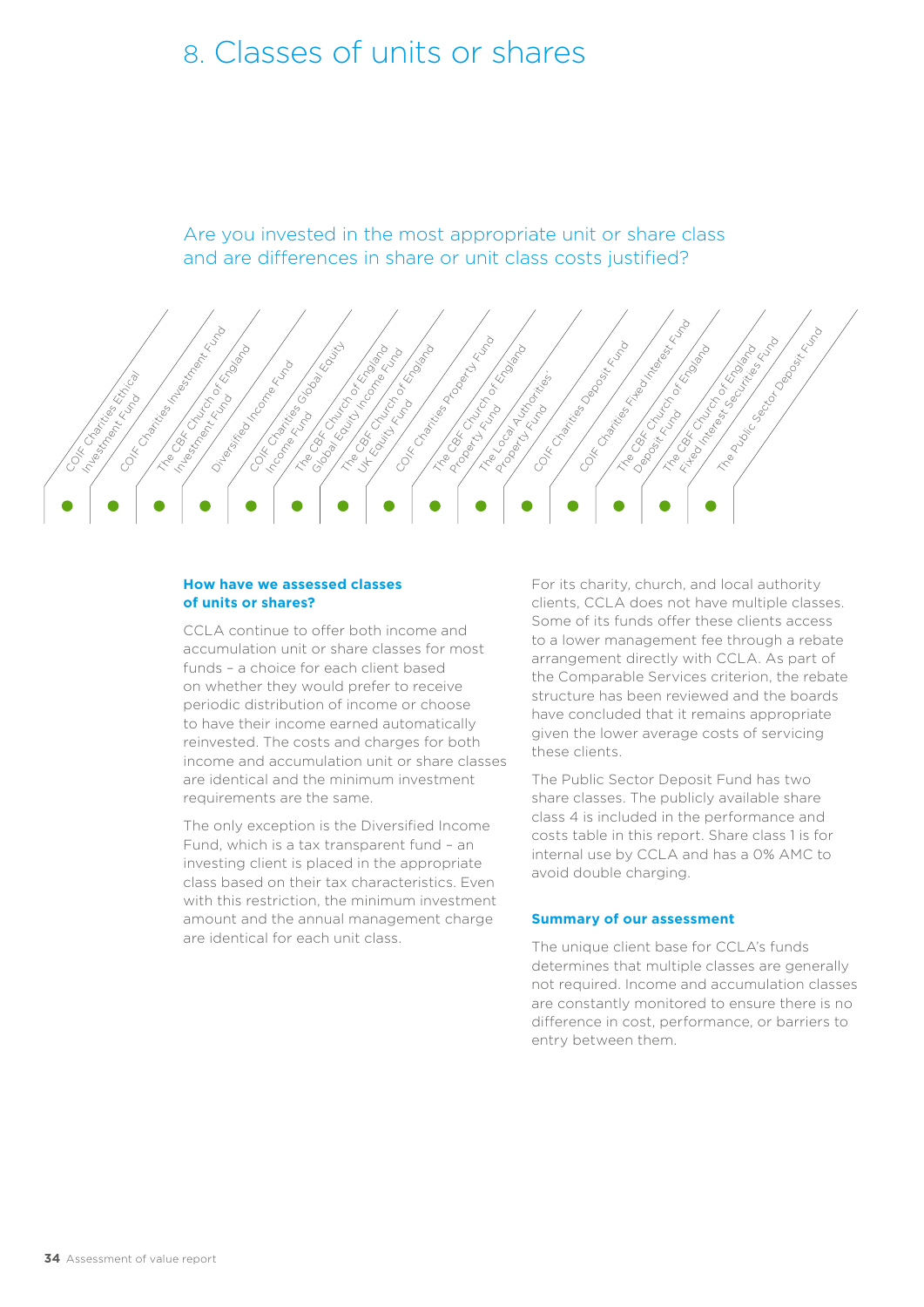# <span id="page-34-1"></span><span id="page-34-0"></span>9. ESG metrics

Have CCLA's funds performed well against the sustainability characteristics of the relevant indices?



#### **How have we assessed ESG metrics?**

This year, we have included a new assessment criterion to demonstrate our ESG performance for each fund – since responsible investment is integral to our value proposition.

CCLA's aim is to deliver long-term riskadjusted returns to clients in a way that aligns with their values and furthers their mission. The Sustainability team screen and research companies both held by CCLA funds as well as those that are not. To ensure compliance with the ethical requirements of each fund, the Sustainability Team owns the ultimate responsibility and final approval of all permissible investments.

CCLA has assessed each funds sustainability characteristics against their respective indices, including carbon emissions per fund, engagement statistics and MSCI portfolio scores. We have also taken into consideration that the team are actively leading industry-wide initiatives, such as encouraging companies to focus on the mental health of their employees and to identify and address modern slavery issues in their supply chains,

#### **Summary of our assessment**

The boards are satisfied that ESG metrics examined are at positive levels, relative to relevant benchmarks. While the boards note that property received an A+ in the most recent PRI report, the GRESB\* report score is below the average investment score which has resulted in an amber rating for the COIF Property Fund, CBF Property Fund and Local Authorities' Property Fund. The boards note that the Property team are liaising with an outsourced provider to build a process with a view to improving this scoring.

\*[GRESB](https://eur01.safelinks.protection.outlook.com/?url=https%3A%2F%2Fgresb.com%2Fnl-en%2F&data=04%7C01%7Cdilys.james%40ccla.co.uk%7Cf904987d8e7c4c31200f08da18971cac%7C55144c41f3a04f07b9852e96962961f2%7C0%7C0%7C637849334537689851%7CUnknown%7CTWFpbGZsb3d8eyJWIjoiMC4wLjAwMDAiLCJQIjoiV2luMzIiLCJBTiI6Ik1haWwiLCJXVCI6Mn0%3D%7C3000&sdata=yQFVMQ8Ld4i3mrCCBGby623LVPbxqA2DikefQfLNxRw%3D&reserved=0) is the Global Real Estate Sustainability Benchmark. Real estate funds, Real Estate Investment Trusts, property companies, real estate developers, infrastructure fund managers and asset operators use GRESB to assess their ESG performance. This is done in a standardized, globally recognised framework so both investors and managers can act on ESG data and insights. The data is then validated and scored into a benchmark to provide business intelligence, engagement tools and regulatory reporting solutions for investors, asset managers and the wider industry.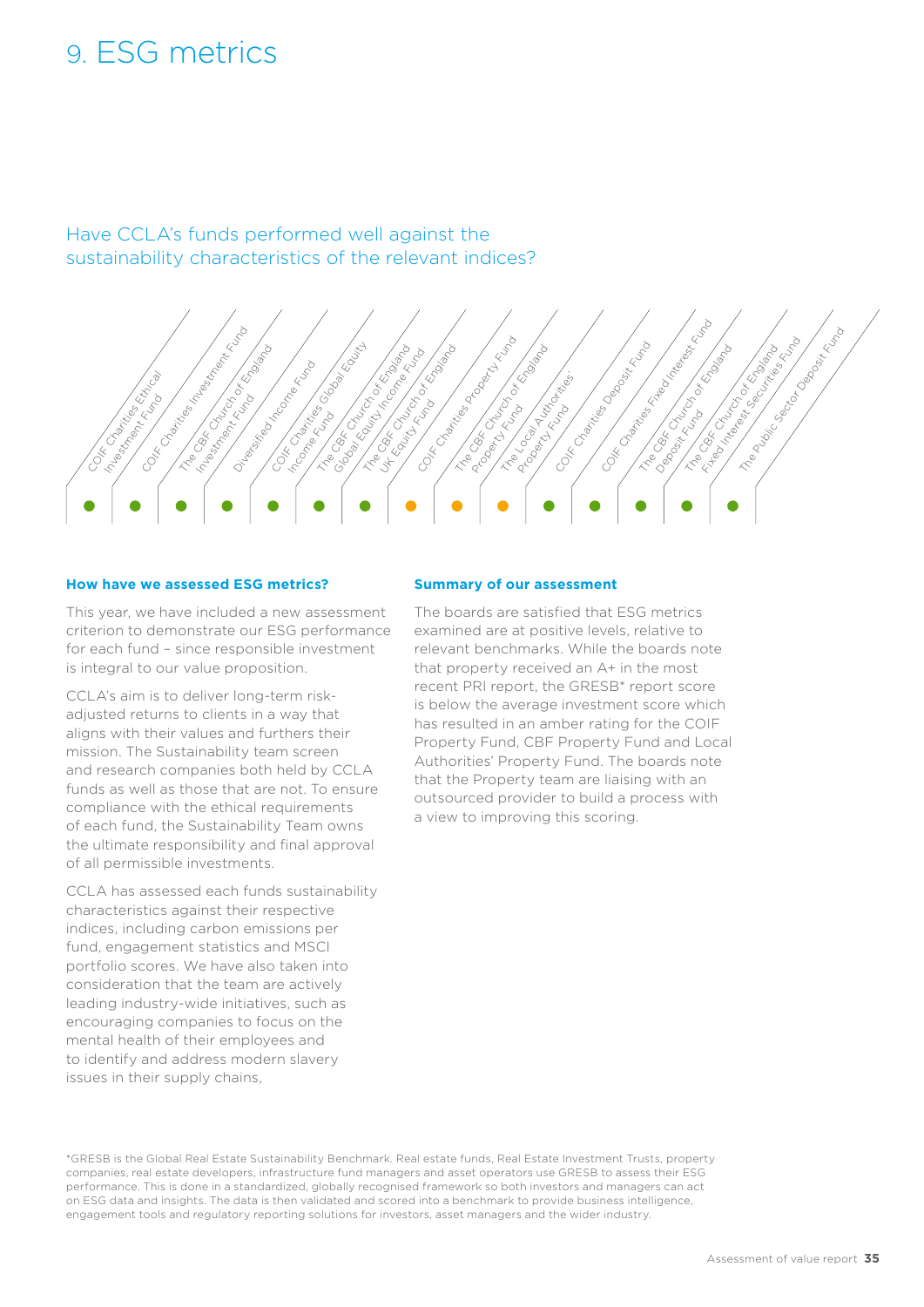# <span id="page-35-1"></span><span id="page-35-0"></span>Charges to investors

| Rating/Fund                                              | Annual<br>manage-<br>ment<br>charge<br>(AMC) | Other<br>costs | <b>Fund</b><br>manage-<br>ment fee<br>$(FMF)^T$ | Cost of<br>underlying<br>investments<br>(when<br>investing in<br>other funds) $2$ | Ongoing<br>charges<br>figure<br>(OCF) | Portfolio<br>transaction<br>costs <sup>3</sup> |
|----------------------------------------------------------|----------------------------------------------|----------------|-------------------------------------------------|-----------------------------------------------------------------------------------|---------------------------------------|------------------------------------------------|
| <b>Mixed funds</b>                                       |                                              |                |                                                 |                                                                                   |                                       |                                                |
| Catholic Investment Fund                                 | 0.60%                                        | 0.05%          | 0.65%                                           | 0.26%                                                                             | 0.91%                                 | 0.27%                                          |
| • COIF Charities Ethical Investment Fund                 | 0.60%                                        | 0.14%          | 0.74%                                           | 0.26%                                                                             | 1.00%                                 | 0.28%                                          |
| • COIF Charities Investment Fund                         | 0.60%                                        | 0.14%          | 0.74%                                           | 0.26%                                                                             | 1.00%                                 | 0.27%                                          |
| The CBF Church of England Investment Fund                | 0.55%                                        | 0.13%          | 0.68%                                           | 0.22%                                                                             | 0.90%                                 | 0.28%                                          |
| • Diversified Income Fund                                | 0.60%                                        | 0.04%          | 0.64%                                           | 0.59%                                                                             | 1.23%                                 | 0.36%                                          |
| <b>Equity funds</b>                                      |                                              |                |                                                 |                                                                                   |                                       |                                                |
| COIF Charities Global Equity Income Fund                 | 0.75%                                        | 0.09%          | 0.84%                                           | 0.00%                                                                             | 0.84%                                 | 0.20%                                          |
| • The CBF Church of England Global Equity<br>Income Fund | 0.75%                                        | 0.08%          | 0.83%                                           | 0.00%                                                                             | 0.83%                                 | 0.19%                                          |
| • The CBF Church of England UK Equity Fund               | 0.50%                                        | 0.15%          | 0.65%                                           | 0.06%                                                                             | 0.71%                                 | 0.11%                                          |
| <b>Property funds</b>                                    |                                              |                |                                                 |                                                                                   |                                       |                                                |
| COIF Charities Property Fund                             | 0.65%                                        | 0.06%          | 0.71%                                           | 0.00%                                                                             | 0.71%                                 | 0.48%                                          |
| ● The CBF Church of England Property Fund                | 0.65%                                        | 0.02%          | 0.67%                                           | 0.00%                                                                             | 0.67%                                 | 0.48%                                          |
| • The Local Authorities Property Fund <sup>4</sup>       | 0.65%                                        | 0.07%          | 0.72%                                           | 0.00%                                                                             | 0.72%                                 | 0.46%                                          |
| <b>Cash and bond funds</b>                               |                                              |                |                                                 |                                                                                   |                                       |                                                |
| ● COIF Charities Deposit Fund                            | 0.20%                                        | 0.04%          | 0.24%                                           | 0.00%                                                                             | 0.24%                                 | 0.00%                                          |
| COIF Charities Fixed Interest Fund                       | 0.22%                                        | 0.08%          | 0.30%                                           | 0.00%                                                                             | 0.30%                                 | 0.00%                                          |
| • The CBF Church of England Deposit Fund                 | 0.20%                                        | 0.04%          | 0.24%                                           | 0.00%                                                                             | 0.24%                                 | 0.00%                                          |
| • The CBF Church of England Fixed Interest Fund          | 0.22%                                        | 0.13%          | 0.35%                                           | 0.00%                                                                             | 0.35%                                 | 0.00%                                          |
| • The Public Sector Deposit Fund (share class 4)         | 0.05%                                        | 0.01%          | 0.06%                                           | 0.00%                                                                             | 0.06%                                 | 0.00%                                          |

\*The AMC of the CBF Church of England Global Equity Income Fund was reduced on April 8 2022, after the reporting period of the Assessment of Value.

- 1 The fund management fee (FMF) includes CCLA's annual management charge (AMC), VAT payable thereon where applicable (including any VAT reclaims received during the accounting period that the FMF is based on), trustee/ depositary costs, audit, custody, legal and professional, and may include other charges such as Fitch Rating fees if applicable.
- 2 The underlying investment costs are the pro-rata amount of charges of relevant underlying investments (e.g. funds, LLPs).
- 3 Portfolio transaction costs include direct fund transactions costs (such as commissions/taxes and market impact/ slippage) plus the pro-rata amount of portfolio transaction costs of relevant underlying investments (e.g. funds, LLPs)
- 4 The FMF of the Local Authorities' Property Fund is the total of the AMC (0.65%) and a representative other costs figure of 0.07% (based on previous years prior to the Covid-19 pandemic).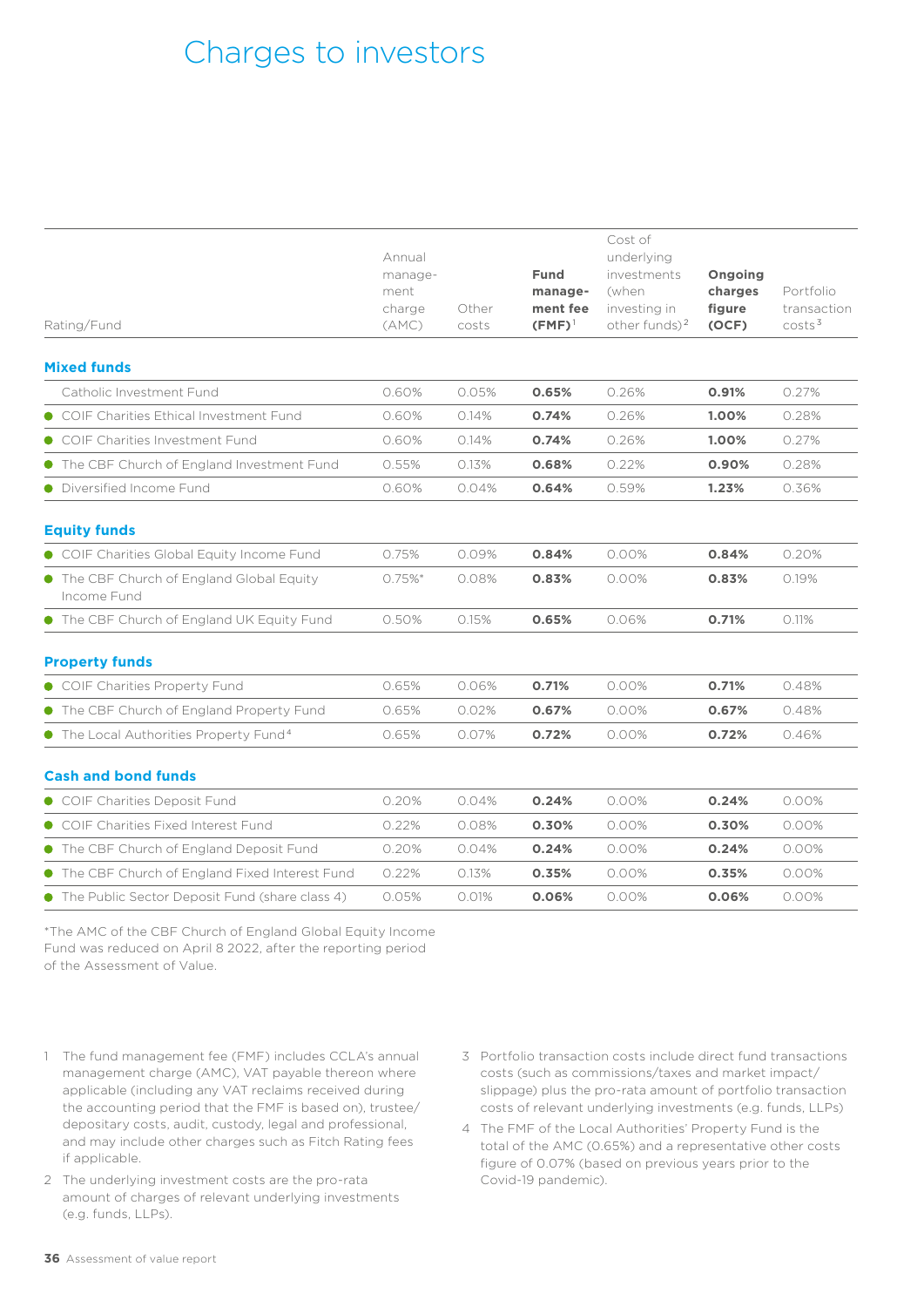# <span id="page-36-0"></span>Board profiles

<span id="page-36-1"></span>CCLA Investment Management Limited and CCLA Fund Managers Limited

#### **Non-executive directors**

#### **Richard Horlick\***

Chair of CCLA Investment Management Limited and CCLA Fund Managers Limited

Richard has 35 years' investment management experience in both the UK and the US. After spending three years in corporate finance at Samuel Montagu & Co, Richard joined Newton Investment Management in 1984 as Director of Pension Portfolios.

In 1994, Richard became President of Institutional Business at Fidelity International Ltd (UK) until 2001, where he was made Chief Executive and President of Fidelity Management Trust Co, the Trust Bank of the Fidelity mutual funds in the US and the US institutional business. He then became a main Board Director of Schroders plc following his appointment as Chief Executive of Schroder Investment Management Ltd from 2002 to 2005.

Richard has held previous non-executive director roles with Pensato Capital LLP,

Tau Capital plc and Pacific Assets Trust plc. Richard was appointed non-executive director and Chairman of CCLA in January 2017.

#### **Jonathan Jesty\***

Chair of the Audit and Risk Committee and Director of CCLA Investment Management Limited and CCLA Fund Managers Limited.

Jonathan has 35 years' corporate, professional services and regulatory experience in the financial services industry. Jonathan has worked in asset management throughout his career, most recently at Schroders as Global Head of Compliance until he retired from his executive career in 2018. He was for many years an audit and advisory partner at KPMG.

Jonathan graduated with an MA from Cambridge University, qualified as a chartered accountant and holds an MBA from London Business School. Jonathan joined the board of CCLA as a non-executive director in April 2020.

#### **Christine Johnson**

Director of CCLA Investment Management Limited

Christine was Senior Fund Manager and Head of Fixed Income at Old Mutual Global Investors until 2017. Previous fund manager appointments include HSBC and Investec. She was appointed to the board of Invesco Enhanced Income Limited in January 2019.

Christine was appointed as a trustee director to the CBF Funds Trustee Board in November 2017. She joined the board of CCLA Investment Management Limited as non-executive director in June 2018.

#### **Christopher West**

Director of CCLA Investment Management Limited

Chris joined the board of CCLA Investment Management as a non-executive director in April 2021. Chris spent most of his career working in local authorities in a range of roles but specialising in Finance.

He is a Fellow of CIPFA and has been Secretary and President of the Society of Municipal Treasurers. Prior to taking early retirement in 2017, he spent 10 years as Director of Finance/Resources at Coventry City Council. Since leaving Coventry he has established a consultancy company specialising in local government finance working for clients including CIPFA, the LGA and individual Councils.

He also has a portfolio of Non-Executive Director Roles, including Midland Heart Housing Association and the Heart of England Community Foundation, where he is Vice Chair. In March 2021 Chris was appointed as the LAMIT nominee on the Board of CCLA Investment Management Limited.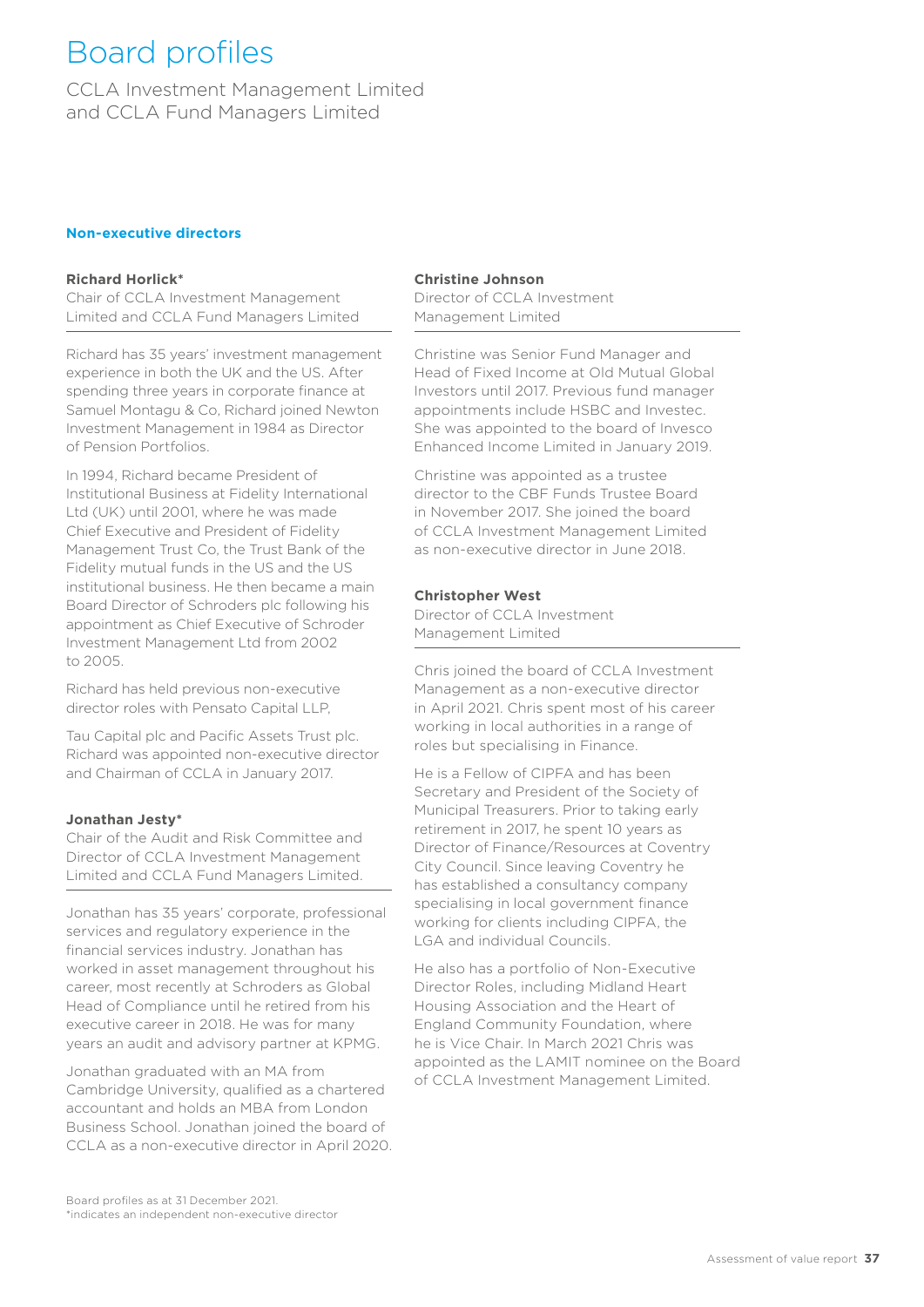#### **Julia Hobart**

Director of CCLA Investment Management Limited

Julia joined the board of CCLA Investment Management Limited as a non-executive director in October 2021. Julia is a Partner at Oliver Wyman, having worked in the investment field for over 25 years as a portfolio manager and as an investment consultant before becoming a strategy consultant. In her current role she advises asset owners (pension funds, insurance companies, Sovereign Wealth Funds) and asset managers on business and strategy.

Julia started her career at SG Warburg and became a portfolio manager for its asset management subsidiary, Mercury Asset Management (now BlackRock). She moved to Mercer to head their Investment Consulting business in Continental Europe and went on to set up and run Mercer's Manager Advisory practice globally before transitioning the business to Oliver Wyman.

Julia is a member of Advisory Committee for The Diversity Project (promoting improved diversity in the investment industry) as well as the Advisory Council for AIMSE Europe (an investment industry body). She has a degree in Mathematics and Computer Science from Cambridge University.

#### **Ann Roughead\***

Chair of the Remuneration and Nominations Committee and Director of CCLA Investment Management Limited and CCLA Fund Managers Limited

Ann is a non-executive director and Chair of the Customer Focus committee at Columbia Threadneedle Investment, on the board of the Rock Trust, a youth Homeless Charity and an adviser to Saphira Group. She has over 30 years of experience in the investment and finance sector.

Previous board positions include BNY Mellon Investments, Lighthouse Group, Funds Rock Partners and the Rugby Players Association. She has chaired audit, risk and remuneration committees. In her executive career she was CEO of LV= Asset Management and CEO of Ellis Clowes & Company, a London-based Lloyds Insurance Broker. At Citi she was, Chief Operating Officer of the Private Bank (Europe), Head of Smith Barney (Europe),

Head of Investment for Citi's Retail Bank and Head of UK Wealth Management and Banking. She was Head of European Product Development and Strategy for JP Morgan Asset Management.

She is qualified as a solicitor and is a member of the Ethics Committee of the Chartered Institute of Securities and Investments (CISI). Ann joined the board of CCLA in April 2020 as an independent non-executive director.

Board profiles as at 31 December 2021. \*indicates an independent non-executive director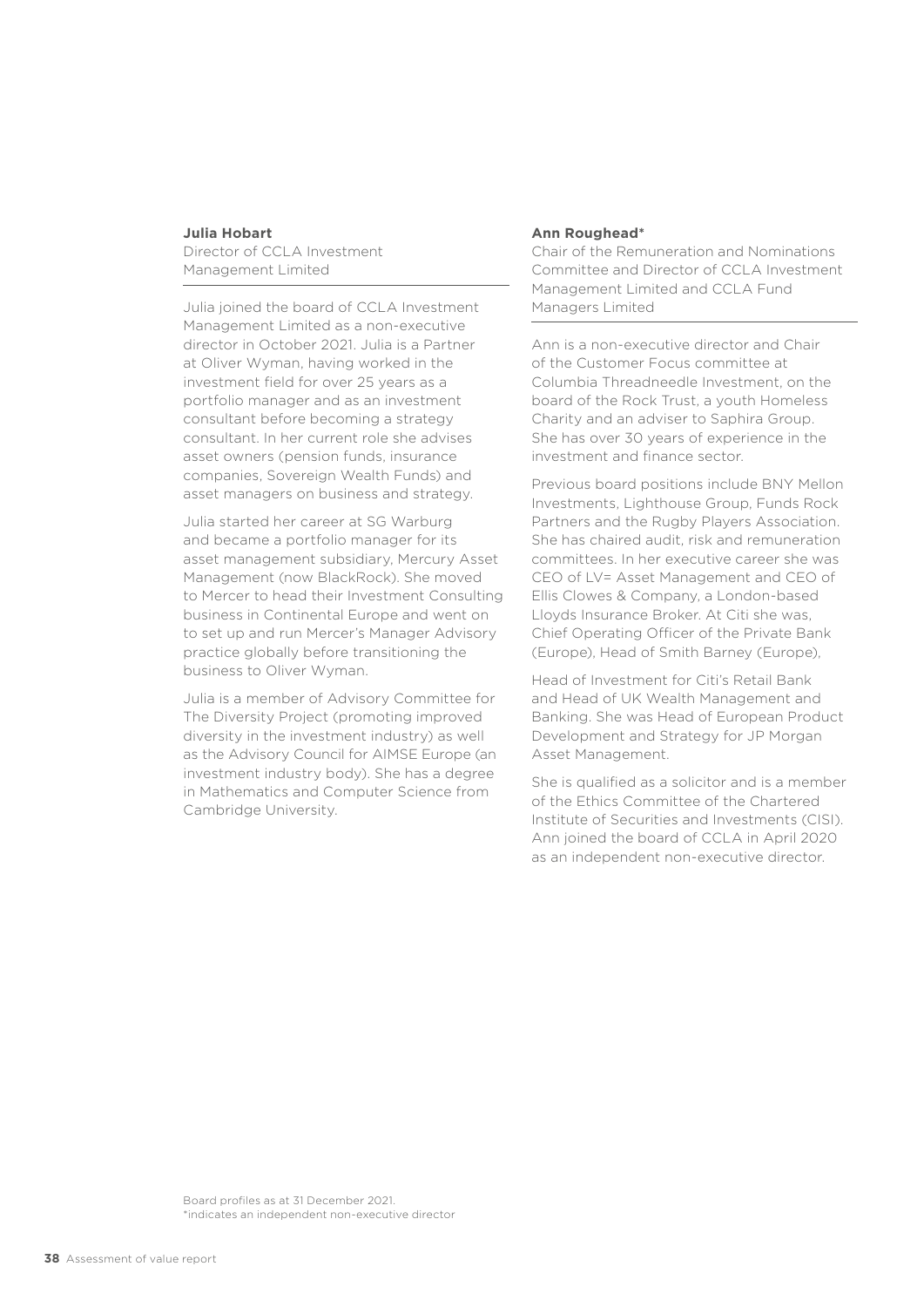#### **Executive directors**

#### **Peter Hugh Smith**

Chief Executive and Director of CCLA Investment Management Limited

Peter Hugh Smith was appointed Chief Executive of CCLA in 2019 and is responsible to the CCLA Board for the overall performance of the business and quality of our service for clients.

He has more than 25 years' experience in the investment management industry, most recently as Managing Director of the fund services business Link Fund Solutions. His experience has ranged from wholesale relationship management at Russell Investments to establishing an asset management business for Hong Kong conglomerate Seapower.

He is also Chair of Governors at Bishopswood School, a local authority maintained special education needs school in Oxfordshire.

#### **David Sloper**

Head of Product and Chief Executive of CCLA Fund Managers Limited

David Sloper was appointed Chief Executive of CCLA Fund Managers Limited in 2021 and is responsible to the CCLA board for the overall performance of the business and quality of service for clients.

He is also Head of Product of CCLA Investment Managers Limited, having joined CCLA in November 2020.

He has more than 35 years' experience in the financial services industry, most recently as Head of Product at BMO Global Asset Management. His experience includes fixed income trading and investment management at Abbey National Treasury Services and BMO Capital Markets London.

#### **Elizabeth Sheldon**

Chief Operating Officer and Director of CCLA Investment Management Limited and CCLA Fund Managers Limited

Elizabeth is responsible for all financial and operational matters at CCLA on behalf of clients. She was appointed Chief Operating Officer of CCLA in November 2018. Having qualified as a chartered accountant with an audit practice specialising in the not-for-profit sector, Elizabeth joined the financial services audit team at Ernst and Young. From there she moved on to Man Group working in a number of areas including operations and a large outsourcing project.

Elizabeth is fellow of the Institute of Chartered Accountants and has a BSc in geography from University College London. She was appointed as an executive director of CCLA in December 2018.

#### **Andrew Robinson**

Director, Market Development and Director of CCLA Investment Management Limited

Andrew Robinson is responsible for marketing and sales, client relationship management, service and public affairs.

Previously he was the Head of Community Development Banking for RBS and NatWest. He was the founding director of the UK's first loan fund for voluntary and community organisations working in the UK's most disadvantaged communities.

Currently Andrew is a trustee of RBS Social and Community Capital and an Advisor to Switchback. Previously he was the Chairman of the Community Development Foundation; Vice Chairman of the Lankelly Chase Foundation; a trustee of the Local Trust; a trustee of Locality, having been a trustee of both the Development Trusts Association and Bassac.

He is a fellow of the Royal Society of the Arts and was recognised with an MBE for services to community and social enterprise in 2003. He was appointed as an executive director of CCLA in 2006.